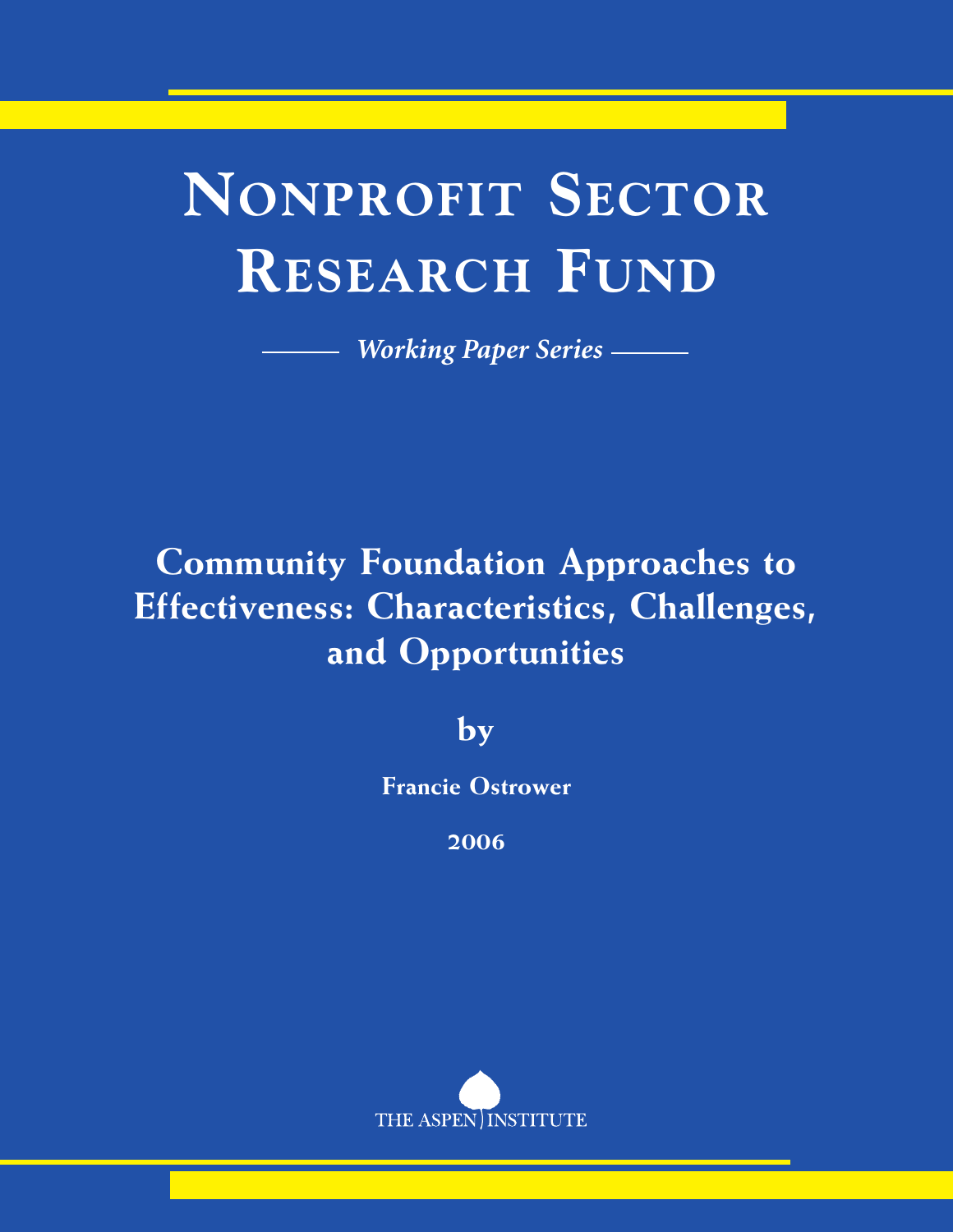*Nonprofit Sector Research Fund Working Paper Series*

### **Community Foundation Approaches to Effectiveness: Characteristics, Challenges, and Opportunities**

by

Francie Ostrower, Ph.D. *The Urban Institute*

#### **2006**

*The author thanks Kirsten Grønbjerg, Judith Millesen and Rachel Mosher-Williams for their helpful comments. Support for this research from the Aspen Institute Nonprofit Sector Research Fund and the Charles Stewart Mott Foundation is gratefully acknowledged. The views expressed are those of the author and should not be attributed to the Urban Institute, the Aspen Institute, their trustees, or their funders.*



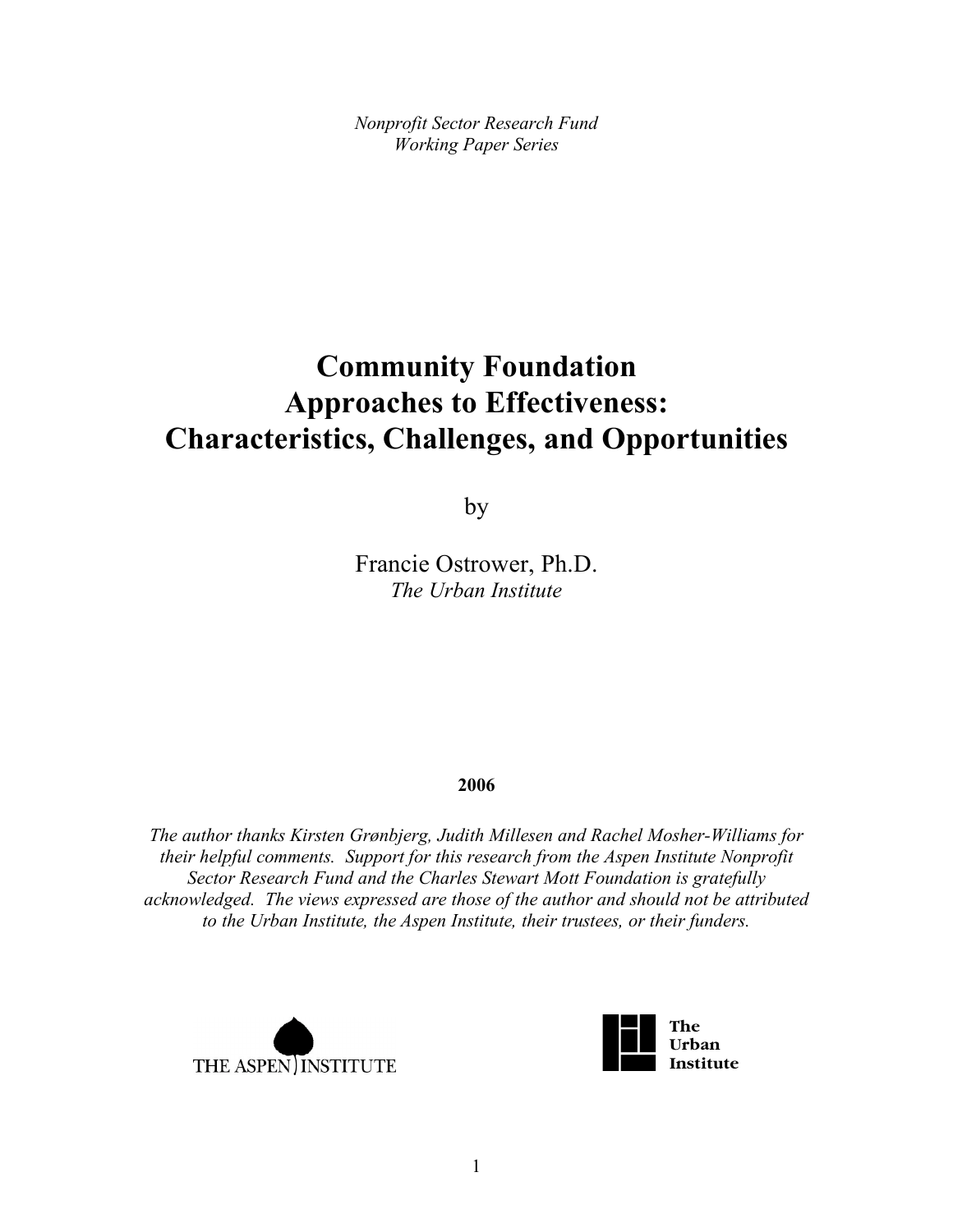All rights reserved Printed in the United States of America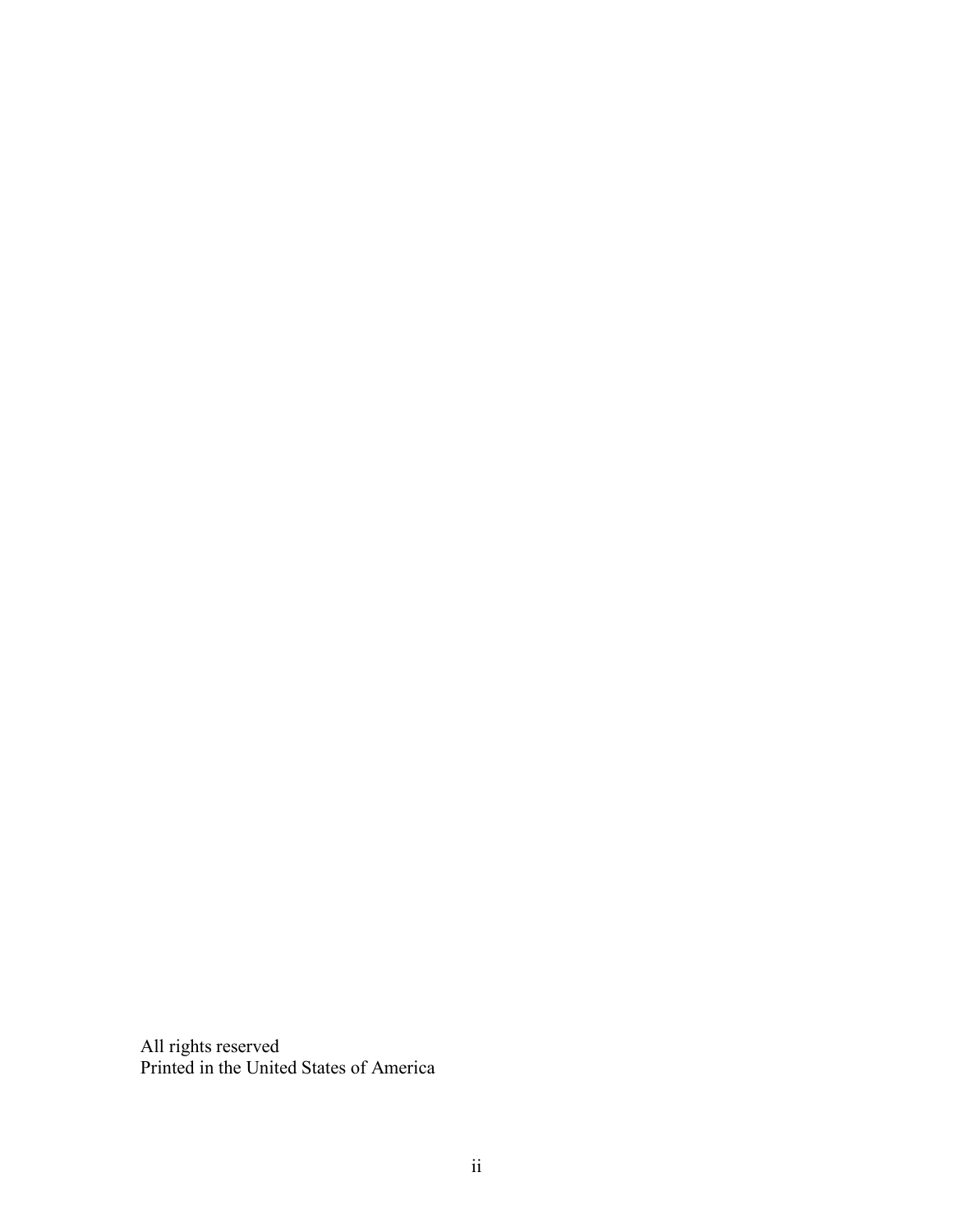#### **Nonprofit Sector Research Fund**

The Nonprofit Sector Research Fund (NSRF) was established at the Aspen Institute in 1991 to increase understanding of the nonprofit sector and philanthropy through the support of high-quality research. Since its founding, the Fund has awarded over \$11.5 million in research grants to 420 projects examining a broad range of issues facing nonprofit organizations, philanthropy, and the people they serve.

The Fund is a program of The Aspen Institute's Nonprofit Sector and Philanthropy Program, which is supported by the Atlantic Philanthropies, Carnegie Corporation of New York, Ford Foundation, Bill and Melinda Gates Foundation, William Randolph Hearst Foundation, Ewing Marion Kauffman Foundation, W.K. Kellogg Foundation, John D. and Catherine T. MacArthur Foundation, Charles Stewart Mott Foundation, Northwest Area Foundation, The David and Lucile Packard Foundation, Skoll Foundation, and Surdna Foundation.

#### **Publications**

The Nonprofit Sector Research Fund produces a variety of publications, including *Snapshots*, concise research briefings that highlight practical and policy-relevant findings reported by Fund grantees; the *Aspen Philanthropy Letter*, an e-newsletter on new developments in the field of philanthropy; books, such as *Building Wealth* and *Organizing Foundations for Maximum Impact*; and working papers that present findings of Fund-supported research.

A complete list of publications is available from the Fund by visiting our website at www.nonprofitresearch.org. Publications may be ordered through the Aspen Institute Fulfillment Office at (410) 820-5338.

#### **Working Papers**

Working papers are not formally peer-reviewed. The Fund invited reader feeback on working papers and can convey reader comments to auther(s).

A complete list of Working Papers is available from the Fund by visiting our website at www.nonprofitresearch.org. Individual copies may be ordered through the Aspen Institute Fulfillment Office at (410) 820-5338.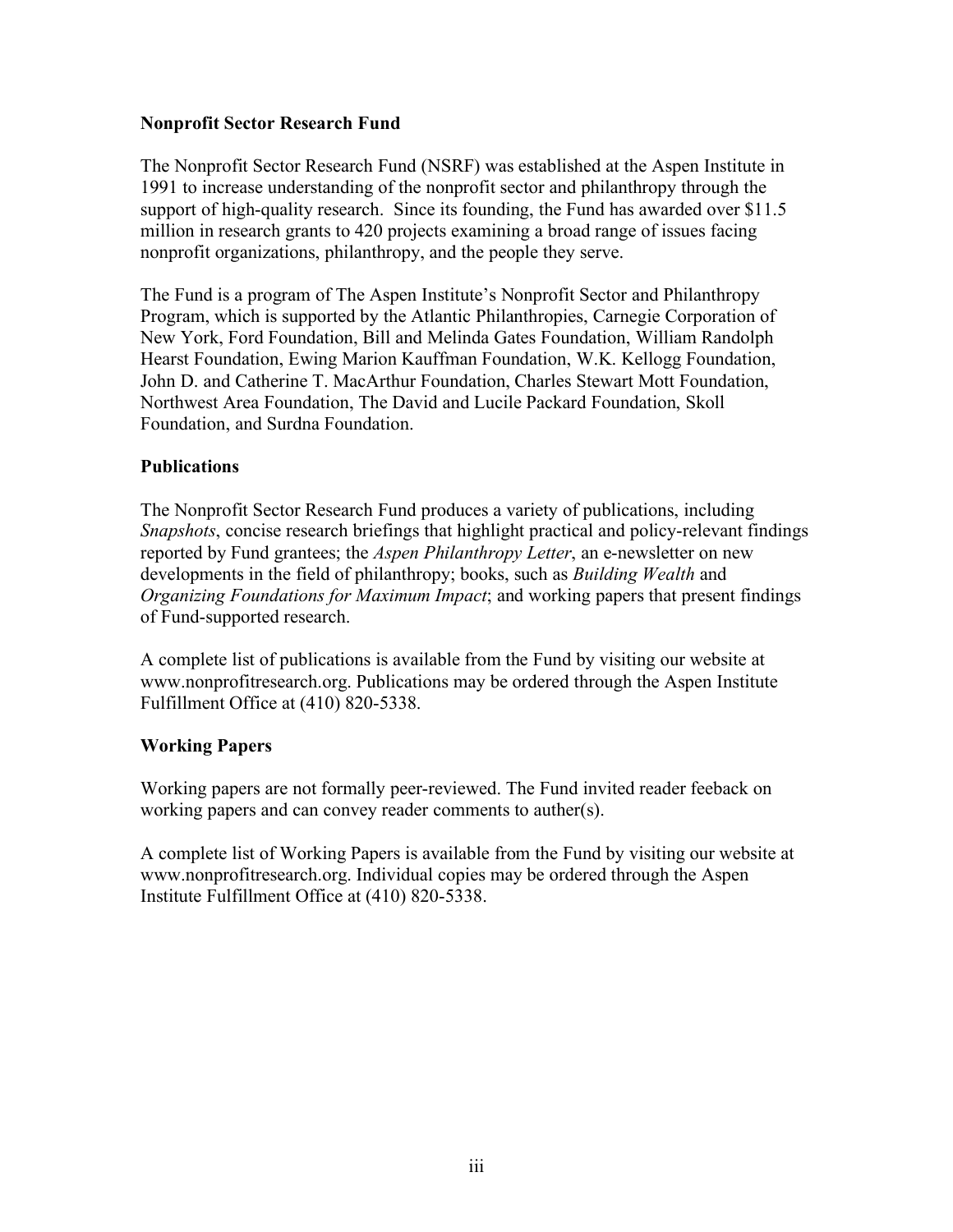#### **Nonprofit Sector Research Fund Council**

Audrey R. Alvarado Executive Director National Council of Nonprofit Associations

Elizabeth T. Boris Director Center on Nonprofits and Philanthropy The Urban Institute

Jeffrey L. Bradach Managing Partner Bridgespan Consulting

Kathy Bushkin Executive Vice President United Nations Foundation

Hodding Carter Professor of Leadership and Public Policy University of North Carolina at Chapel Hill

Stacey Daniels-Young President Black Health Care Coalition

Reynold Levy President Lincoln Center for the Performing Arts

Richard Mittenthal Chief Executive Officer TCC Group

Peter Reiling, *Ex Officio* Executive Vice President for International and Policy Programs The Aspen Institute

Shirley Sagawa Co-Founder Sagawa/Jospin Consulting

Marcia Sharp Principal Millenium Communications

James Allen Smith, Chair Waldemar A. Nielsen Professor of Philanthropy Georgetown Public Policy Institute Georgetown University

Ralph Smith Senior Vice President Annie E. Casey Foundation

Steven Rathgeb Smith Professor, Nonprofit Management Program University of Washington

Karl Stauber President and CEO Northwest Area Foundation

Pat Willis Executive Director Voices for Georgia's Children

#### **Nonprofit Sector Research Fund staff**

| Alan J. Abramson, Director               | Elizabeth Myrick, Senior Associate     |
|------------------------------------------|----------------------------------------|
| Carrie Kovar, Program Coordinator        | Cinthia H. Schuman, Associate Director |
| Winnifred Levy, Communications Manager   | Lauren Stebbins, Program Assistant     |
| Rachel Mosher-Williams, Project Director | Erin Taber, Program Coordinator        |

For further information on the Nonprofit Sector Research Fund, contact: Nonprofit Sector Research Fund The Aspen Institute One Dupont Circle, NW Suite 700 Washington, DC 20036 (202) 736-2500 / (202) 293-0525 (fax) e-mail: nsrf@aspeninstitute.org www.nonprofitresearch.org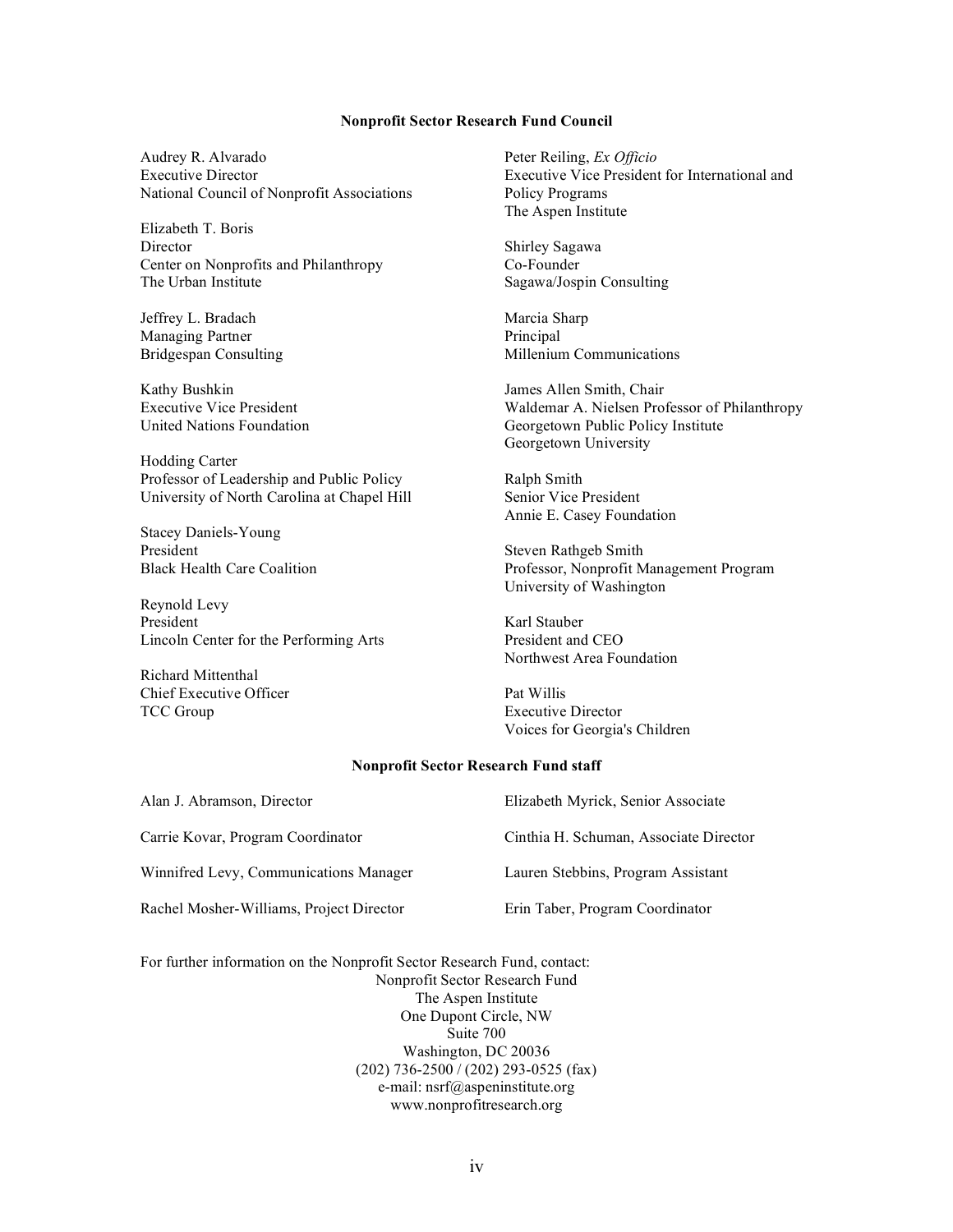#### **Introduction**

"It puts us in a very unique position – that we're giving money away and that we're raising money, at the same time." The CEO who said this was speaking of his own community foundation, but the dual role of grantmaker and fundraiser is one that generally characterizes community foundations. Community foundations are legally classified as public charities. As such, they must demonstrate that they enjoy broad public support. Thus, unlike private foundations (which are typically endowed by one source), community foundations must continually raise funds from many donors. Community foundations' dual role as fundraiser and grantmaker within this legal context is key to understanding how they approach effectiveness and the challenges and opportunities that they face. Study findings indicate that community foundations need to develop and articulate a more specific and realistic definition of effectiveness that is consistent with their mission. The paper suggests community foundations could enhance their effectiveness by focusing more specifically and proactively on bringing different parts of the community together in relation to their particular community's needs. The paper's focus on community foundations helps to fill a gap in the foundation effectiveness literature, which has focused primarily on private grantmakers.<sup>1</sup>

A related purpose of this paper is to help expand current conceptualizations of foundation effectiveness to be more attuned to the relative and context-dependent nature of "effectiveness." Historians have demonstrated that definitions of foundation effectiveness changed dramatically over time with shifting social and economic conditions (Katz 1999; Smith 1999). This discussion complements their work by underscoring that conceptions of effectiveness also vary among contemporary foundations in different contexts. Effectiveness means something quite different for community foundations than independent foundations, as indeed it must given their very different circumstances. Likewise, specific effectiveness measures will not necessarily be the same for all foundations, depending on their models of effectiveness. This paper

<sup>&</sup>lt;sup>1</sup> For an overview of the literature see Orosz, Phillips, and Knowlton 2003.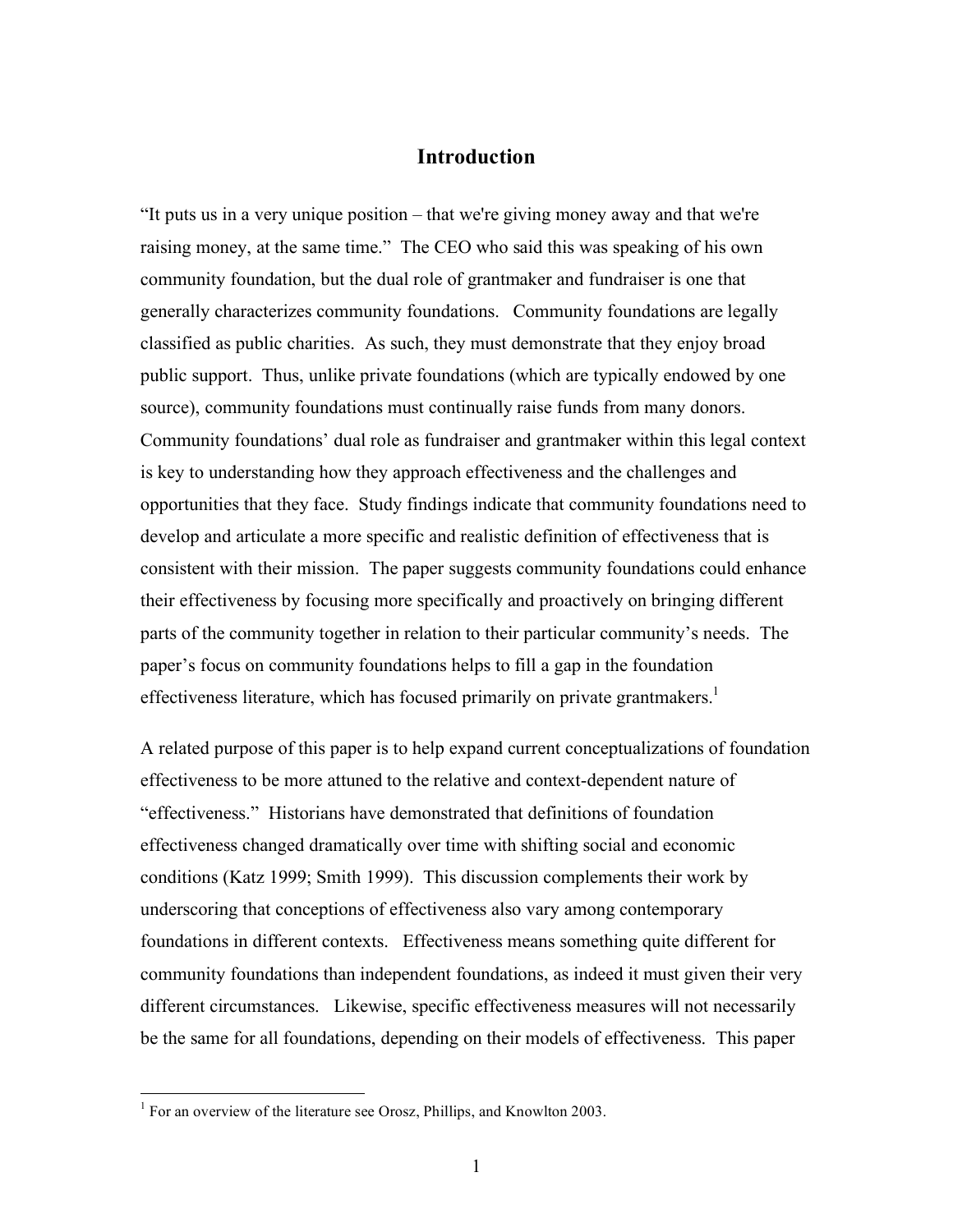identifies several broad categories of indicators that are relevant to *community* foundations.

The perspective taken by this paper is that for community foundations, effectiveness means balancing the roles of fundraiser and grantmaker within their legal context as public charities in a way that is best-suited to the needs of their specific geographical community. Community foundations are often categorized as either "donor-oriented" or "community oriented," but in reality the most successful ones combine elements of both models (Grønbjerg 2004; Leonard 1989). Few of the community foundations interviewed in this study would regard themselves as effective if they were only successful in serving donors or only successful in serving community organizations. Balancing and integrating fundraising and grantmaking roles, however, is a difficult task that, as one CEO put it, can be an ongoing "tug of war."

#### **About the Study**

This study relies primarily on survey data from 236 staffed community foundations.<sup>2</sup> This represents a response rate of approximately 58 percent. Seventy-five (32 percent) of these foundations have assets of \$10 million or under, 96 (41 percent) have assets of \$10- 50 million, 30 (13 percent) have assets of \$50-100 million, and 35 (15 percent) have assets of over \$100 million (figure 1).<sup>3</sup> Thirty-four (14 percent) are located in the eastern part of the United States, 108 (46 percent) in the Midwest, 51 (22 percent) in the South, and 43 (18 percent) in the West. One hundred and sixty five foundations (70 percent) are located in urban or suburban areas and 71 (30 percent) are in rural locations.<sup>4</sup>

 $\frac{1}{2}$  $2$ The Council on Foundations estimates there are a total of 650 community foundations in the United States (see Council on Foundations Annual Report 2004, p. 6). This study, however, was confined to community foundations with at least one paid staff member. The Foundation Center found that 462 of the 580 community foundations (80 percent) in their 2004 survey of foundations with at least \$1 million in assets or grants of \$100,000 have staff (FC Stats: Foundation Staff Positions by Types of Foundation, 2004, www.fdncenter.org/fc\_stats ).<br> $3$  Percentages sum to over 100 due to rounding.

<sup>&</sup>lt;sup>4</sup> Foundations classified as "rural" are those located outside of a Standard Metropolitan Statistical Area. The geographic distribution of community foundations in the sample is comparable to that of the population. The survey sample contains a lower percent of community foundations with under \$10 million in assets (32 percent) than the estimated 50 percent in the population as a whole (Millesen 2006). Note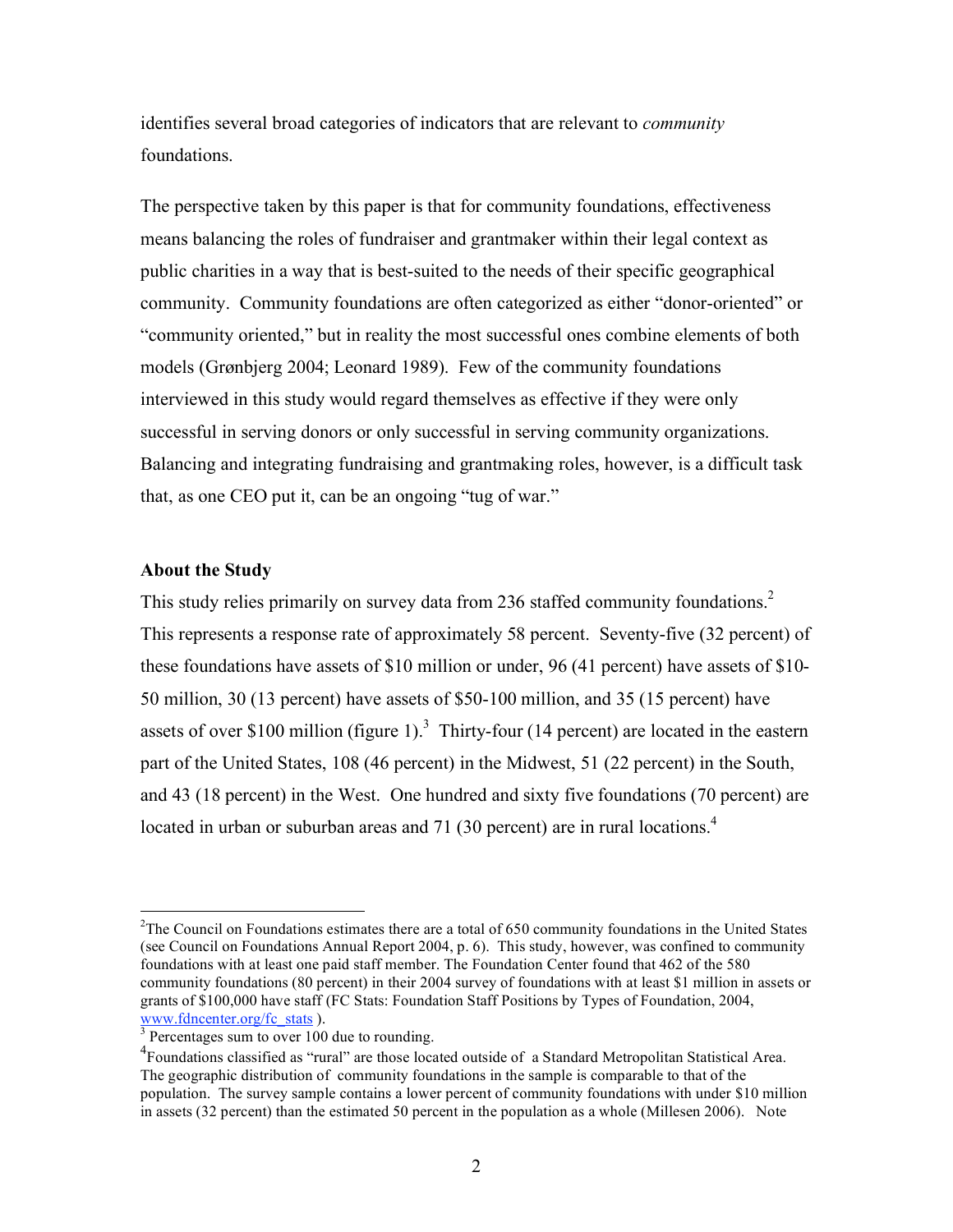

Survey data were also collected from 853 staffed private independent foundations, and will be used for comparative purposes. For purposes of brevity, the terms "private" and "independent" will be used interchangeably in this paper, but it is important to note that the present analysis does not include corporate grantmakers, which are also private. We also compiled demographic data on community foundations' local communities using the Census of Population Survey, and merged it with the survey data. In-depth interviews with 21 foundation leaders (CEOs and board heads) from 13 community foundations of varied size and location provide anecdotal material to complement the survey and further insight into how community foundations think about effectiveness.

Taken together, these data offer a rich set of materials. However, most of the data in this report were originally collected for a study that was not focused on community foundations – an earlier Urban Institute survey of attitudes and practices concerning effectiveness among all staffed, grantmaking foundations (Ostrower 2004a and 2004b). The primary advantage of using these data is that they permit extensive comparisons between community and independent foundations. The primary limitation is that since

however that the <sup>50</sup> percent figure is based on all community foundations. This study only includes staffed foundations, and it is likely that the unstaffed foundations are those in the smallest asset category.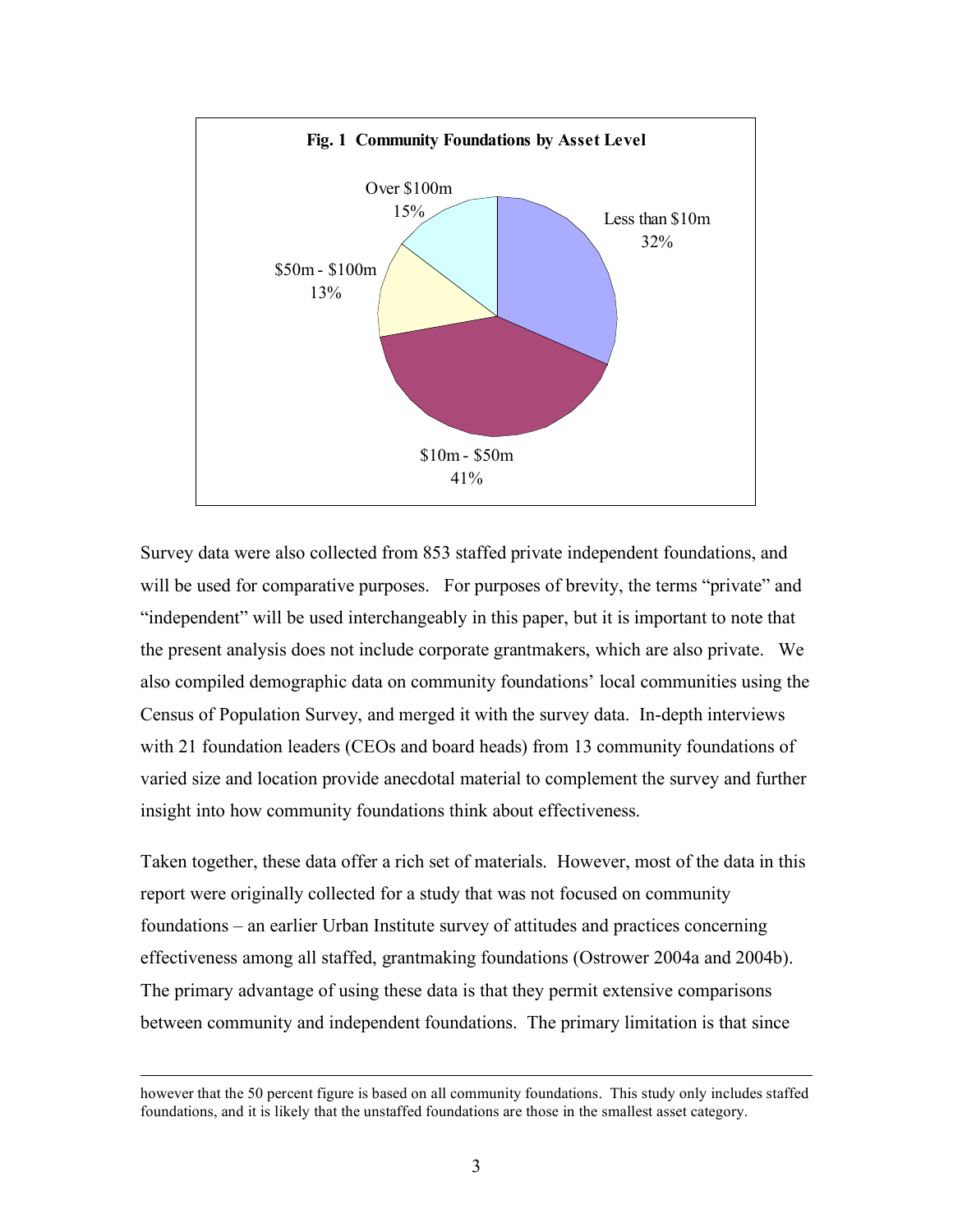the survey was designed for diverse types of grantmakers, it asked few questions solely applicable to community foundations. To partially compensate, we conducted a brief supplemental survey for the present study to collect data on levels of donations, donor advised funds, and unrestricted funds among the 236 community foundations (59 percent responded). We also conducted additional interviews with community foundation CEOs and trustees. Still, there remain many important issues we cannot examine with the available data that constitute important areas for future research.

#### **Categories of Effectiveness Indicators**

This paper identifies several broad categories of indicators that are generally relevant to *community* foundations, and, within these broad categories, offers a number of different individual measures. These broad categories offer a useful way to classify the myriad practices and attitudes examined in this paper, and are as follows:

- Responsiveness
- Fundraising
- Distinctiveness from other charitable vehicles
- Community leadership
- Communications
- Consistency between attitudes and practices

The categories are not mutually exclusive, and some attitudes and practices fall under more than one category. The particular ways that these categories are interpreted and implemented in practice, however, will vary among community foundations depending on their perspective and circumstances. Thus, not all of the individual indicators in a given category will be applicable to all community foundations. For instance, "responsiveness" is an integral component of effectiveness for all community foundations, but community foundations may differ over what "responsiveness" means, to whom they feel they should be more or less responsive, and how they think they can best be responsive in practice. Likewise, whether a foundation ranks high or low on any single indicator of responsiveness does not necessarily mean it ranks high or low on responsiveness overall.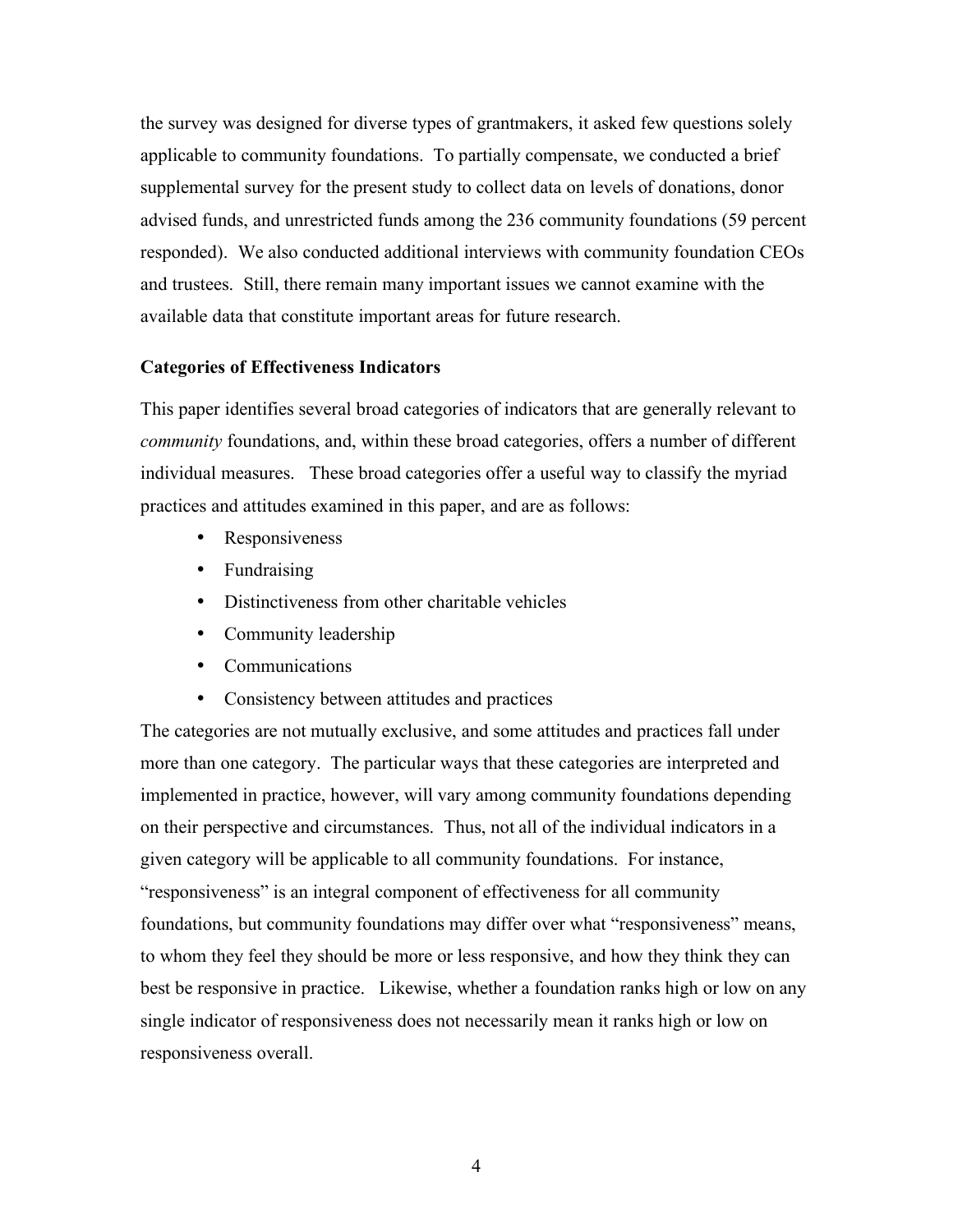*Responsiveness.* Community foundations need to be responsive and not impose their own agendas was a recurrent theme in the interviews. For instance, one CEO said, "We have to be responsive. If we're perceived as closed, arrogant – you know, doing just whatever we want to do, not listening, not building relationships, you know – then donors aren't going to come to us…We have to be service oriented." Another said, "The community ought to decide what the community needs…If it's your foundation, if it's private…you can do whatever you want…But community foundations can't…This isn't *our* community foundation." Attitudes and practices related to responsiveness that are examined in this discussion include:

- Soliciting outside input to inform foundation activities;
- Conducting needs assessments of the community;
- Belief in the importance of adhering to donors' wishes;
- Willingness to review and fund unsolicited grant applications;
- Belief in the importance of responding to social needs identified by grant applicants;
- Demographic representativeness of the board;
- Attentiveness to the ethnic and gender composition of grant applicants;
- Providing (non-financial) technical assistance to grantees;
- Making grants for operating support and/or management and technical assistance.

*Fundraising.* Since community foundations must raise money, successful fundraising is one element of their effectiveness. "Fundraising effectiveness" can encompass not only the amount, but also the type of donations raised. Unrestricted funds allow community foundations greater discretion over their grantmaking. Many community foundations, though, are actively trying to expand their donor-advised funds. This paper examines whether variations in types of funds (levels of unrestricted and donor advised funds) are associated with differences in foundations' attitudes and practices.

*Distinctiveness from other charitable vehicles.* One major way this study seeks to understand community foundations' approach to effectiveness is through comparisons with private, independent foundations. By controlling for other important variables such as asset and staff size, these analyses identify which differences truly reflect community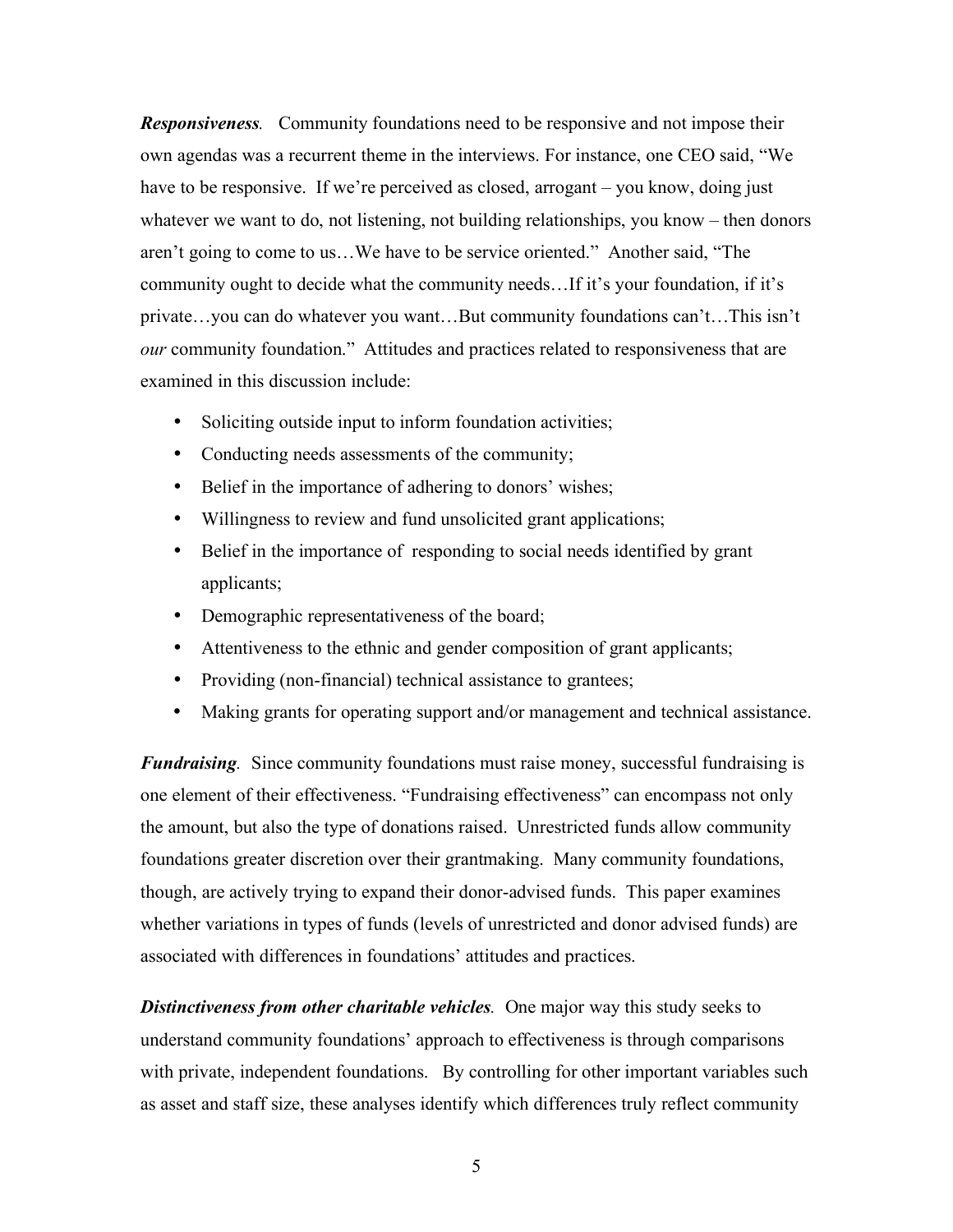foundations identity as *community* foundations. <sup>5</sup> At the same time, the extent to which community foundations actually are distinct from other charitable vehicles may itself be considered one component of their effectiveness. Since community foundations increasingly compete with other charitable vehicles, such as commercial gift funds and other nonprofits seeking donors' funds, community foundations need to define and convey their own distinctive role and advantages to prospective donors (see Bernholz, Fulton and Kasper 2005; Foundation Strategy Group 2003; Grønbjerg 2004). Community foundations are acutely aware of the competitive pressures that they face and the importance of distinguishing themselves from other entities in order to attract support. For instance, an association founded by community foundations observes that "competition is increasing all around us" and counsels that "it is increasingly important for community foundations to distinguish and promote our competitive advantage" (Community Foundations of America 2002, p.4). At the same time, the very pressures experienced by community foundations may make it more challenging to focus on effectiveness issues in the face of concerns about basic sustainability.

*Community Leadership.* Many community foundations stressed the importance of playing a leadership role in raising awareness about community needs and convening groups to address those needs. <sup>6</sup> Convening multiple parties needed to address a problem and collaborating with others are key ways that community foundations can exercise this leadership. One CEO believes,

As a community foundation we're one of the best to work with the city and state and even the federal government to get money for locally launched initiatives…Leadership means analyzing problems and taking risks to call people to action. If you're strategic and consult broadly with the community you come up with [things] that people will do.

For instance, his foundation worked with local employers to help people on welfare and mobilized the community to improve local schools. Some interviewees, however, acknowledged that for their institutions, exercising community leadership is more of an

<sup>&</sup>lt;sup>5</sup> Staff size and asset size were highly correlated, at .81 ( $p$ <.0001) and their influence typically could not be disentangled. Their influence as control variables was examined in separate regression analyses with other independent variables. <sup>6</sup>

 ${}^{6}$ Bernholz, Fulton and Kasper (2005) argue that the fundamental measure of success for community foundations has shifted from asset growth to demonstrated leadership in the community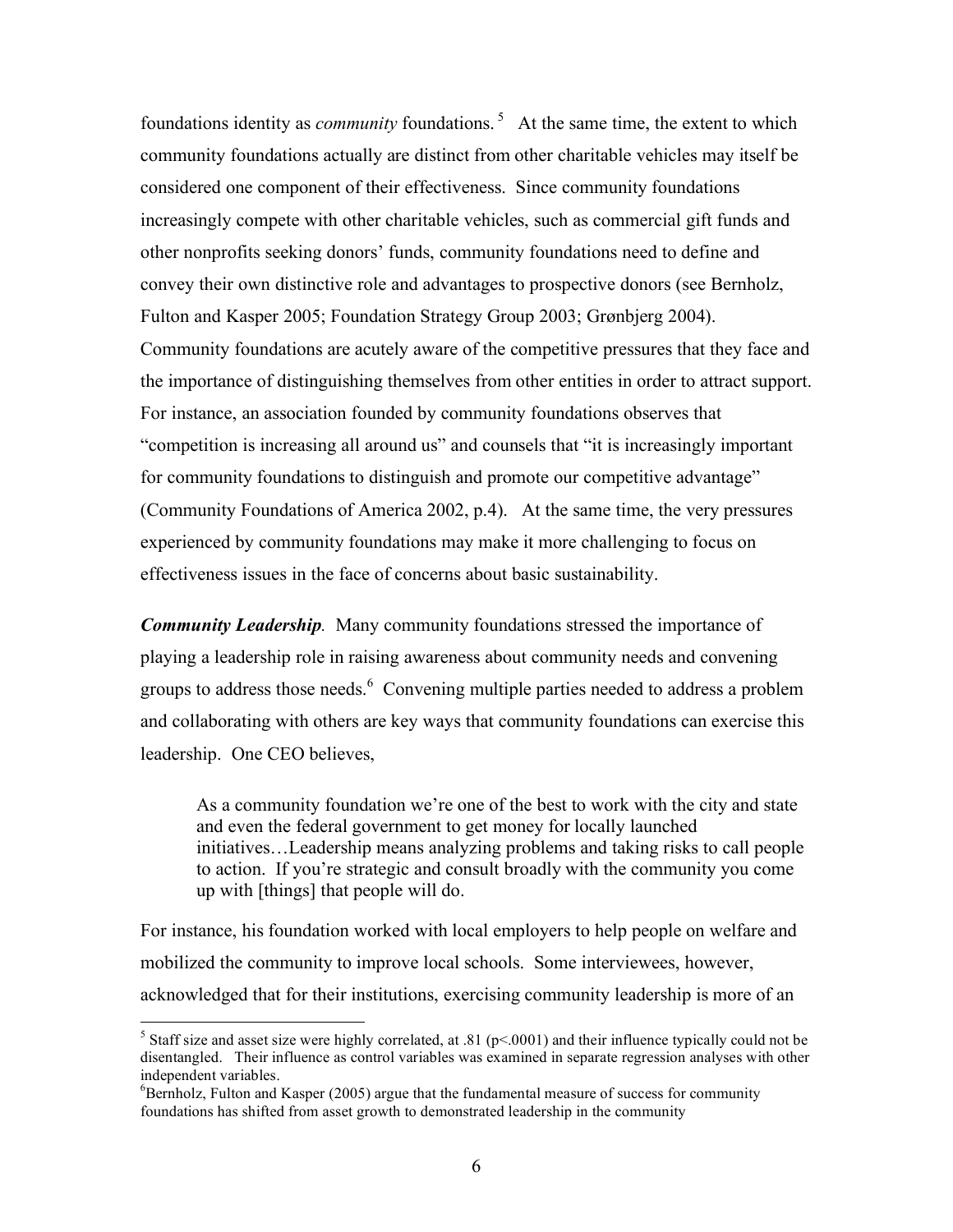aspiration than a reality. For instance, one said that his organization wants and needs to exercise greater leadership but finds it challenging because, "How do you serve the whole community and be neutral in the sense of serving all donors and agencies, and yet step up and assist in meeting community needs?" As this quote suggests, community foundations can find it difficult to take a public stand on issues because they fear being perceived as partisan.

Variables related to leadership that are examined in this study include:

- Believing that it is important to actively seek out social needs to address;
- Discussing issues in the foundation's interest areas with government officials;
- Conducting a needs assessment of the foundation's field of interest or community;
- Participating in a formal co-funding arrangement;
- Funding foundation-designed initiatives;
- Convening grantees and people in the community;
- Believing it is important to engage in activities beyond grantmaking to increase impact;
- Engaging in communications activities.

*Communications.* Many communications activities have been included under previous categories, but communications is such an important priority for community foundations that it warrants a separate category. Community foundations need to be visible and wellunderstood in order to successfully fundraise, be responsive to donors and the community, and exercise leadership roles. Various examples of communications activities, such as having a website, seeking press coverage, publishing annual reports, and publishing newsletters are examined.

*Consistency between attitudes and practices*. A basic component of effectiveness is to follow through in practice on stated goals and values. Whatever a foundation's conception of effectiveness, its practices should be consistent with its own stated attitudes. Our earlier research found that many grantmakers overall did not act in ways that were consistent with their own stated beliefs (Ostrower 2004a and b). This study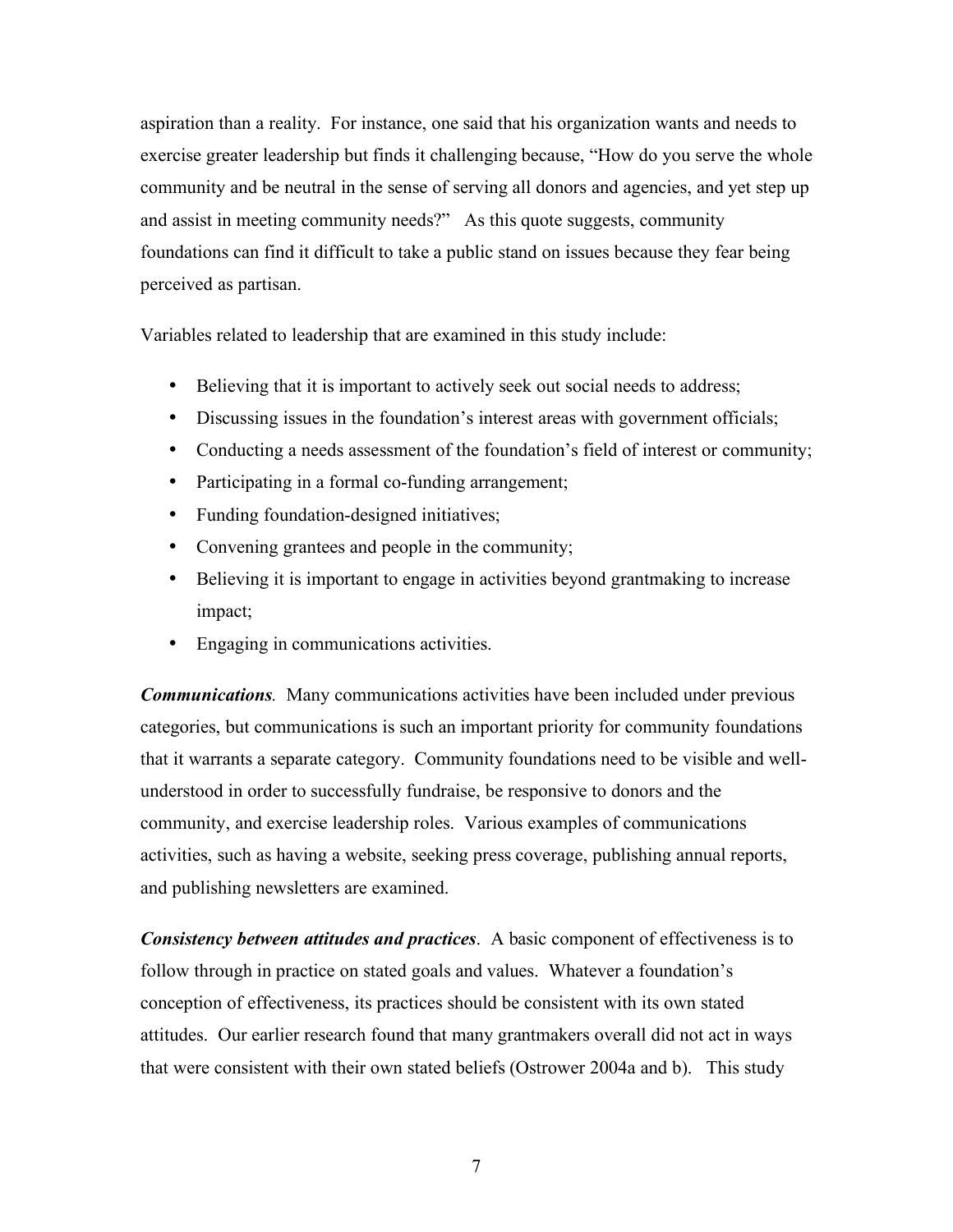breaks out community foundations to examine consistency in their attitudes and practices and to compare them with independent foundations in this regard.

#### **How Community Foundations Approach Effectiveness: Commonalities**

Community foundations widely share certain beliefs and practices (figure 2). Over 75 percent said that in order to be effective it is very important for foundations such as theirs to:

- Have an involved board (90 percent);
- Have a strong organizational infrastructure (87 percent);
- Publicize the foundation and its work (85 percent);
- Adhere to founding donors' wishes (83 percent); and
- Collaborate with external groups and organizations (79 percent).



Community foundations are quite different from independent foundations with respect to numerous attitudes and practices. We will examine the differences in greater detail in the next section, but should note here that three of community foundations' most commonly held attitudes about effectiveness are not prominent among private foundations.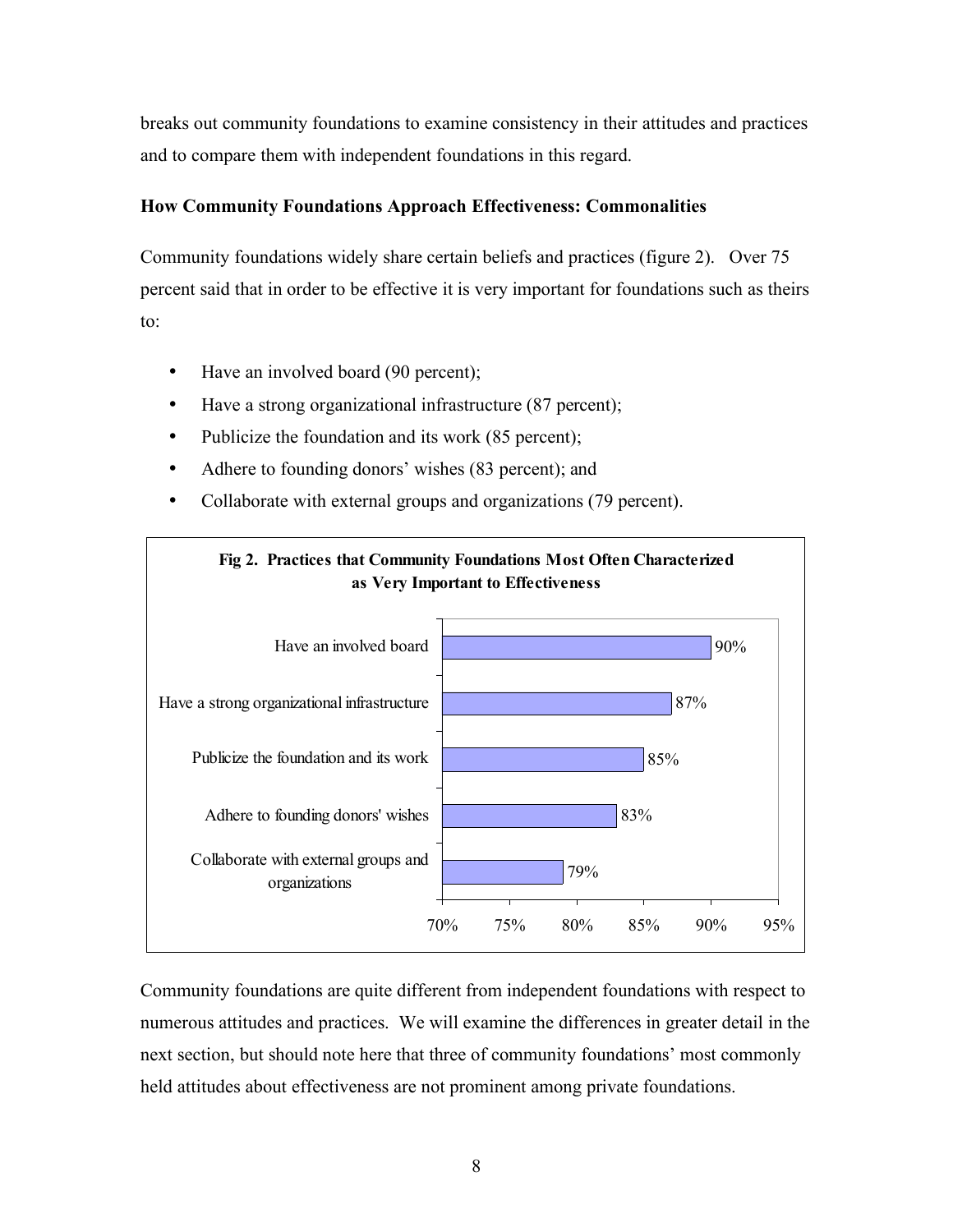Independent foundations were much less likely to believe it is very important to have a strong organizational infrastructure (51 percent), to publicize the foundation and its work (14 percent), and to collaborate (42 percent).<sup>7</sup> Regression analyses with controls for other important characteristics, notably staff and asset size, confirm that being a community foundation per se is associated with a greater belief in the importance of a strong infrastructure, publicizing the foundation and its work, and collaboration.<sup>8</sup>

One item bears mentioning because fewer community foundations viewed it as "very important" than one might expect – namely, responding to social needs identified by grant applicants. Although 57 percent of community foundations said it is very important, it clearly does not enjoy the same widespread emphasis as the other beliefs we have considered. Consistent with this finding is that fully 44 percent of community foundations reported that they had rarely (or never) made grants in response to unsolicited proposals during the previous two years, and 32 percent had rarely or never given such proposals serious consideration. The likelihood of funding or considering unsolicited proposals did not vary by staff size, asset size, urban/rural location, region of the country, or ratio of donor-advised or unrestricted funds to total funds.<sup>9</sup> However, both age and the importance of strengthening social change as a grantmaking goal were positively associated with funding unsolicited proposals.<sup>10</sup>

For those who believe that community foundations have become overly focused on donors at the expense of community needs, such statistics may be cause for concern; so may the fact that 41 percent of community foundations had not conducted a needs assessment of their community or field during the previous two years. Still, the high percentage of community foundations who say they do not fund or consider unsolicited

 $\frac{1}{7}$  $^7$ Almost 70 percent of independent foundations did believe it is very important to have an involved board

and to adhere to founders' wishes.<br><sup>8</sup> Here and elsewhere, all reported statistical associations are significant at the .05 level or higher.<br><sup>9</sup> Community foundations were no more or less likely to fund unsolicited proposa

<sup>&</sup>lt;sup>10</sup> The correlation of funding unsolicited applications was with age was .17 (p<.05) and with having the goal of strengthening social changes was  $.19$  (p<.01). Entered together into a regression, both variables remained significant. Funding unsolicited applications was coded on a 4 point scale ranging from never to very often. Giving serious consideration to unsolicited proposals was coded on a 5 point scale ranging from never to always. The importance of social change as a foundation grantmaking goal was coded a 4 point scale ranging from "not at all" to "very".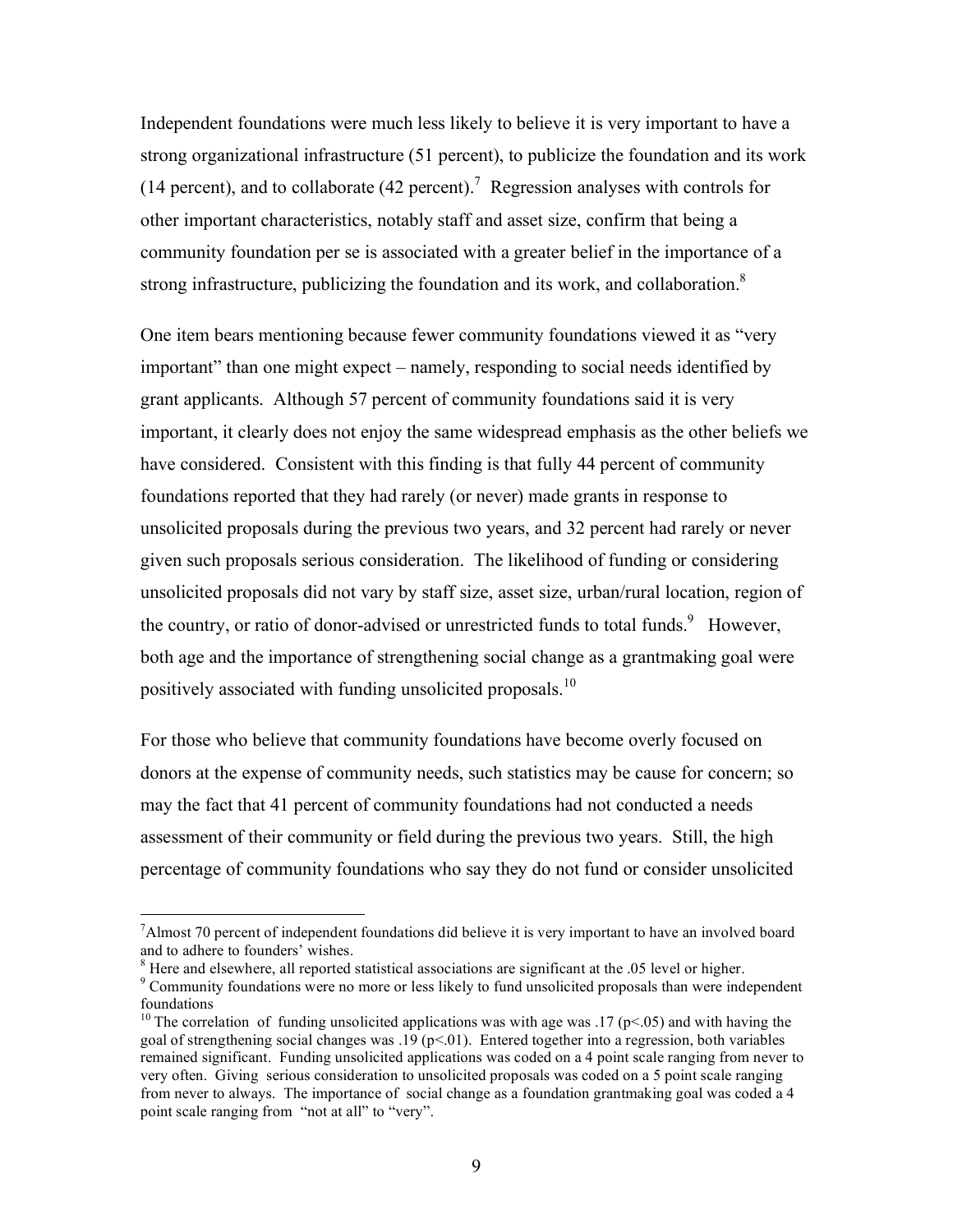proposals may partly be an artifact of how respondents' interpreted "unsolicited proposals," so it would be premature to draw conclusions.<sup>11</sup> We need to know far more about community foundations' grantmaking processes, including their receptivity to needs identified by community organizations and explore further with community foundations how they themselves interpret, determine, and implement responsiveness to community needs.

#### **Community Foundations and Independent Foundations Compared**

Community foundations share more attitudes about effectiveness with one another than do independent foundations. In the previous section, we identified five attitudes shared by over 75 percent of community foundations. By contrast, no single attitude concerning effectiveness was shared by that high a percentage of independent foundations. Moreover, considerable differences in attitudes and practices were found among community and independent foundations in the areas of communication, infrastructure, collaboration, and grantmaking.

The marked differences concerning communications and collaboration reflect the impact of contextual factors on conceptions of effectiveness. Community foundations must be outward-looking to attract donations as well as to serve community needs and exercise community leadership. Likewise, sustaining the multiple grantmaking, fundraising, and leadership roles and activities that community foundations view as part of being effective requires a strong infrastructure, including staff. Even after controlling for asset level, community foundations were likely to have more paid staff than independent foundations.

#### *Communications*

As we have seen, community foundations were far more likely than independent ones to believe it is very important to publicize the foundation and its work. Community

 $11$  We examined whether community foundations that encourage or require grantees to submit summary proposals prior to full applications were more likely to say they do not fund or consider unsolicited proposals, but there proved to be no (statistically) significant relationship between these variables.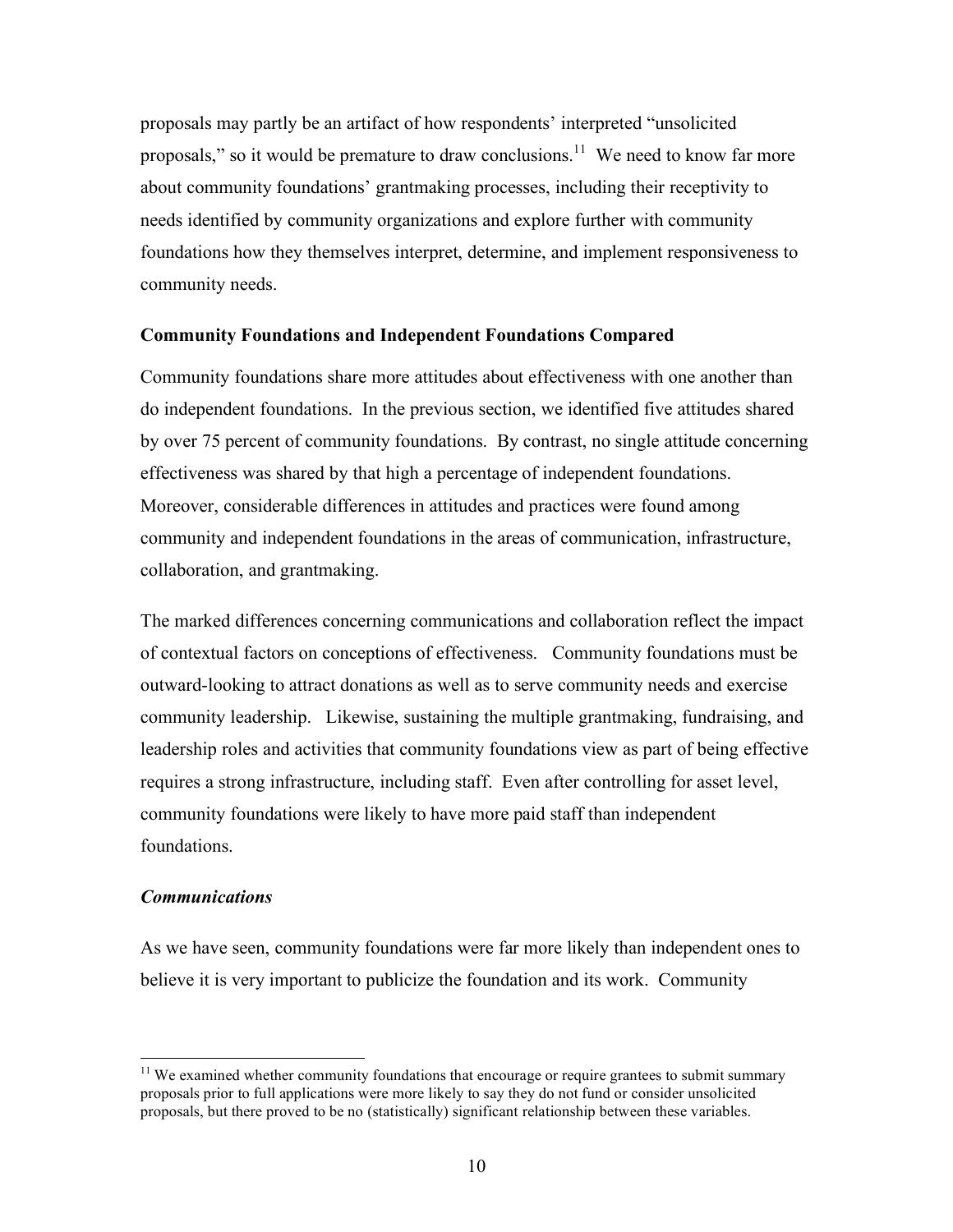foundations also differ significantly from independent ones when it comes to communications practices. For instance:

- Ninety-four percent of community foundations publish annual reports, versus 44 percent of independent foundations.
- Ninety-five percent of community foundations actively solicit press coverage, versus 23 percent of independent foundations.
- Eighty-nine percent of community foundations have websites, versus 54 percent of independent foundations.<sup>12</sup>

Community foundations engaged in greater numbers of communications activities than independent ones,<sup>13</sup> and this held true even after differences in staff size, asset level, and age were taken into account.

#### *Infrastructure and Technical Support*

Community foundations were far more likely to believe it is very important to have a strong organizational infrastructure. As noted earlier, even when asset levels are taken into account, community foundations are significantly more likely than independent ones to have more staff. Community foundations were also more likely to make grants for organizational management and development, and to provide non-financial technical assistance such as help with communications and strategy, to grantees. These relationships held even with controls for size. Thus, their stronger emphasis on infrastructure is exhibited both internally and in relation to grantees. On the other hand, community foundations were less likely than independent foundations to make grants for general operating support. Therefore, it may be that community foundations and independent ones make grants that can be used to financially support grantee infrastructure in different ways.

<sup>&</sup>lt;sup>12</sup>Corporate foundations might be expected to concentrate more on communications as part of corporate public relations than other private foundations, and one might wonder if they are closer to community foundations in this regard. Basic frequencies indicate that corporate foundations are more likely than independent ones to engage in certain communications activities, but both were far less likely than community foundations: Only in the case of posting applications procedures on the foundation website were corporate foundations within 10 points of community foundations (see Ostrower 2004a, pp. 70-71)<br><sup>13</sup> On average community foundations engaged in 6 of the eight communications activities queried, as compared to 2.5 among independent foundations.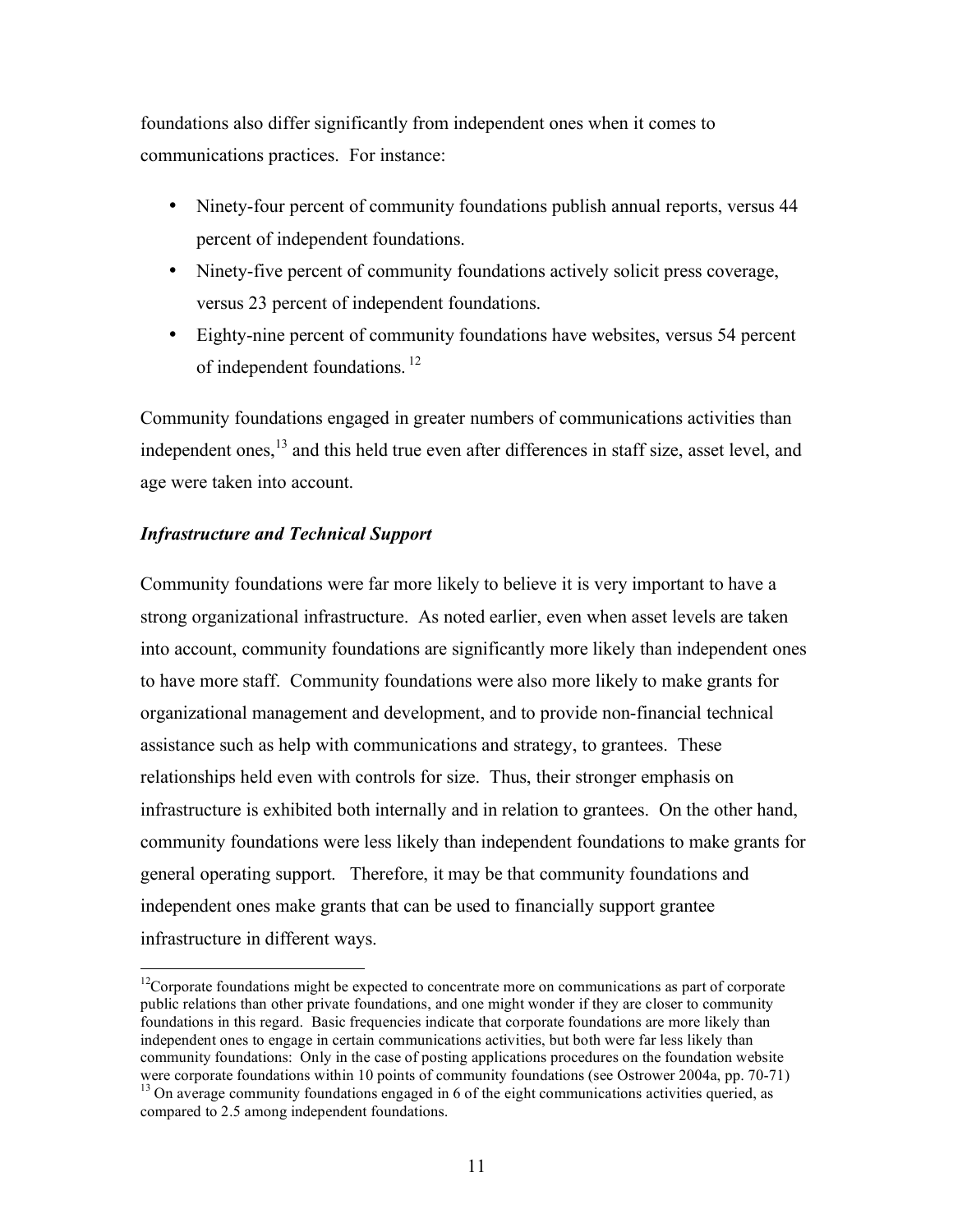#### *Collaboration*

Community foundations (79 percent) were more likely than independent foundations (42 percent) to believe that collaborating with others is very important to being effective. Community foundations were also more likely to engage in higher numbers of collaborative activities, even with controls for asset or staff size. Specific types of collaborative activities that community foundations were more likely to engage in than independent foundations were convening outsiders to inform their activities, discussing areas of interest with government officials, and belonging to local grantmaker associations. They were not significantly more (or less) likely than independent foundations to engage in co-funding with other foundations, exchange information about prospective grantees with other funders, or belong to national grantmaker associations once staff size was taken into account.

#### *Grantmaking Focus and Breadth*

Most independent foundations (73 percent) believe that to be effective, it is very important to establish focused and limited grantmaking areas. This attitude commanded the most widespread agreement among independent foundations. Yet only 28 percent of community foundations hold this view. By contrast, most community foundations (64 percent), but only 11 percent of independent foundations, say it is very important to maintain a broad grants program (figure 3). Foundation type was a significant predictor of attitudes concerning grantmaking breadth and focus even with controls for asset or staff size or age. Community foundations were less likely to use "fit" with existing priorities as an important grantmaking criterion and less likely to review grants they have made for consistency with their priorities.<sup>14</sup>

Community foundation interviewees repeatedly characterized grantmaking breadth as a key difference between community foundations and private grantmakers, explaining that community foundations must fund broadly in order to respond to multiple donors and

<sup>&</sup>lt;sup>14</sup> Eighty-eight percent of independent foundations as compared with 61 percent of community foundations said that fit with pre-set priorities was a very important criterion in their grantmaking. Sixty-one percent of independent foundations as compared with 46 percent of community foundations had reviewed grants for consistency with their priorities.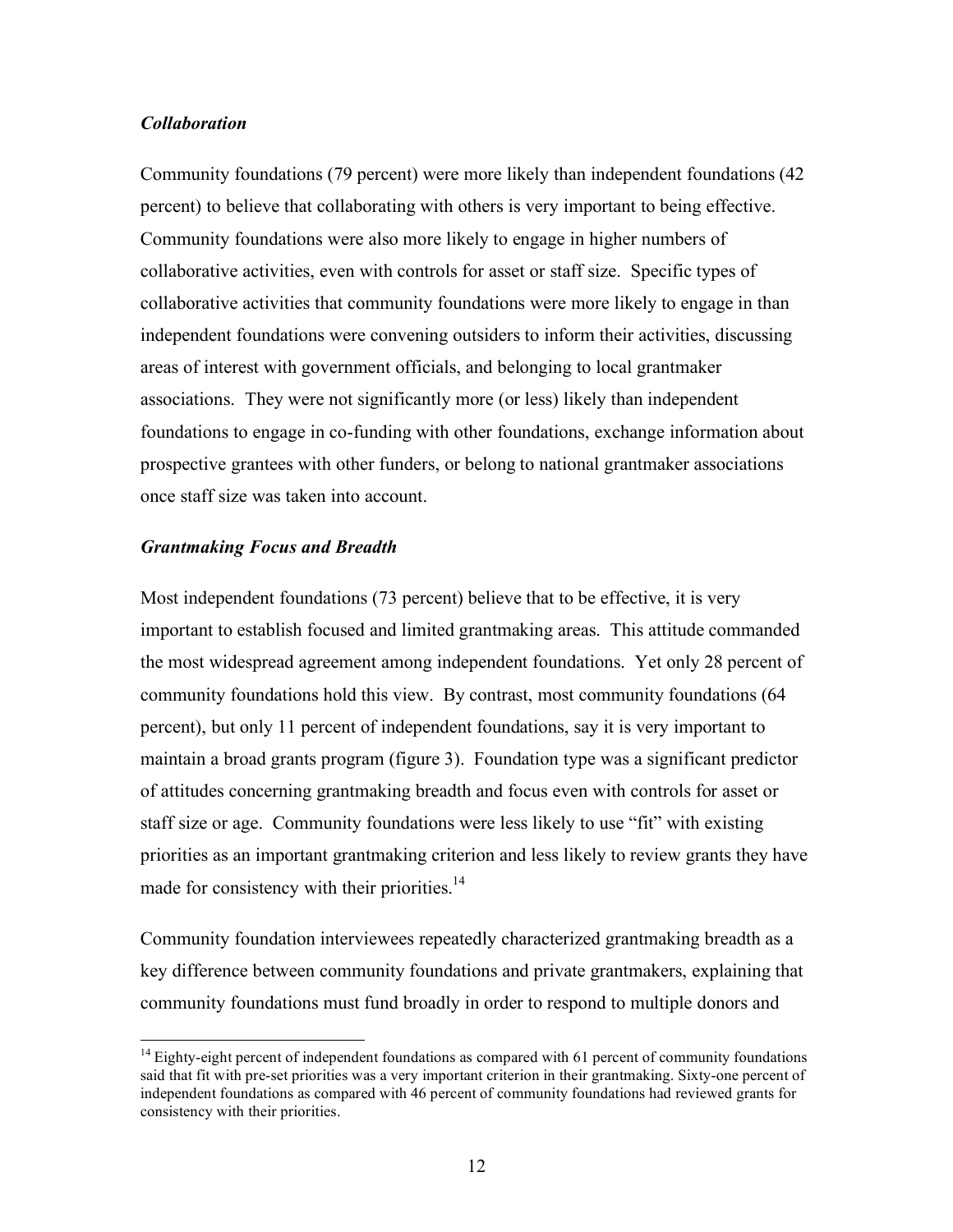diverse community needs. The CEO of another community foundation explained, "Community foundations have to have a very broad grants program…If you have a community foundation, which has to grow and continue attracting new donors, it's always changing like a kaleidoscope." He added that community foundations must stay broad or "you can get branded in a way as a special interest group, and that would be very detrimental." Another said, "If I'm just about the environment, how am I going to serve a donor-advisor whose passion is the arts or the homeless?"



Community foundations find it hard to reduce the scope of their giving even when working with unrestricted funds. One foundation decided it had to reduce the more than twenty areas it funded in, but only after the board "struggled" for a long time with the question of whether "by definition a community foundation should respond to all needs."

Consistent with their need to respond to multiple interests and donors, community foundations typically gave more grants of smaller size than did independent foundations. During the previous year, community foundations' median annual giving was \$1,490,970, with a median of 245 grants. Independent foundations gave a median of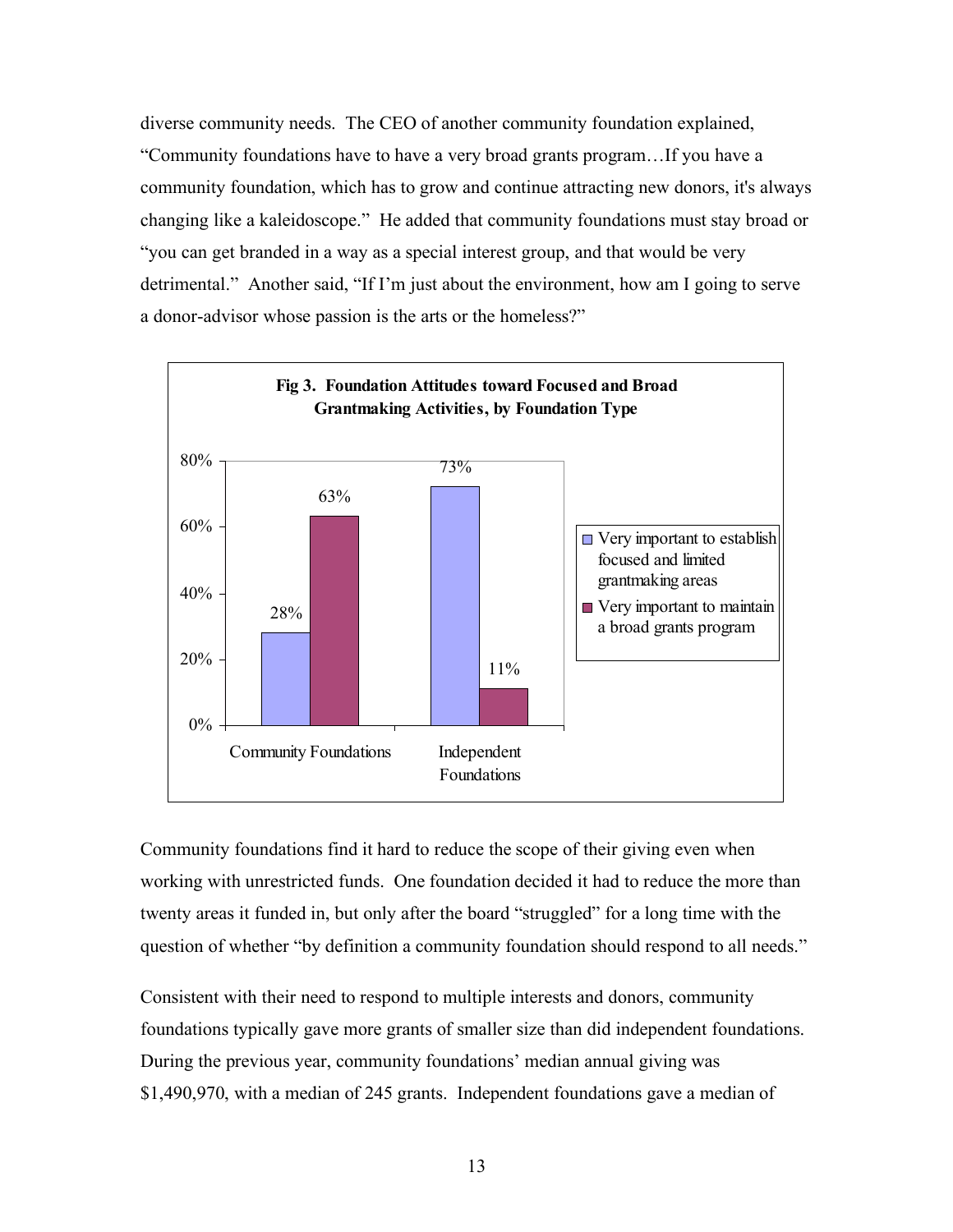\$1,104,243, a fairly close dollar amount – but their median number of grants was only 62. The median community foundation grant amount, \$4,720, was far smaller than the median private foundation grant amount of \$18,989. Even with controls for asset or staff size, being a community foundation was negatively associated with average grant size. One CEO commented on this phenomenon:

While a private foundation can choose the size of its grants, a community foundation is going to take on the characteristics of the amalgamation of all its donors… So we're going to be a mirror – and should be a mirror in our view – of how each of these individuals thinks and acts and writes checks. Which means, unfortunately in my estimation, that we're going to write a lot of small checks.

He elaborated on why it is "unfortunate" by comparing making small grants to bird hunting with a "scatter gun" in the hopes of hitting something to "feed you for an afternoon." By contrast, he likened making fewer, larger gifts to buffalo hunting with a rifle, where you may only get one shot, but if successful "you gain a buffalo that'll feed you and clothe you for a long, long time."

As his comment suggests, community foundations' broad grantmaking and smaller grant size raises distinct challenges about how their impact should be defined and achieved. Grant size was significantly and positively related to community foundations' ratio of unrestricted funds to total funds. This indicates that when they have the discretion to do so, many community foundations apparently choose to make larger grants.

Grantmaking focus is one of the most strongly advocated practices in the current literature on foundation effectiveness (see Center for Effective Philanthropy 2003; Porter and Kramer 1999). Whether or not such focus improves private foundations' effectiveness, this clearly cannot be automatically applied to community foundations, who must satisfy the public support test and who often define their very mission as being responsive to diverse community needs. The contrast underscores the context-dependent character of effectiveness.

14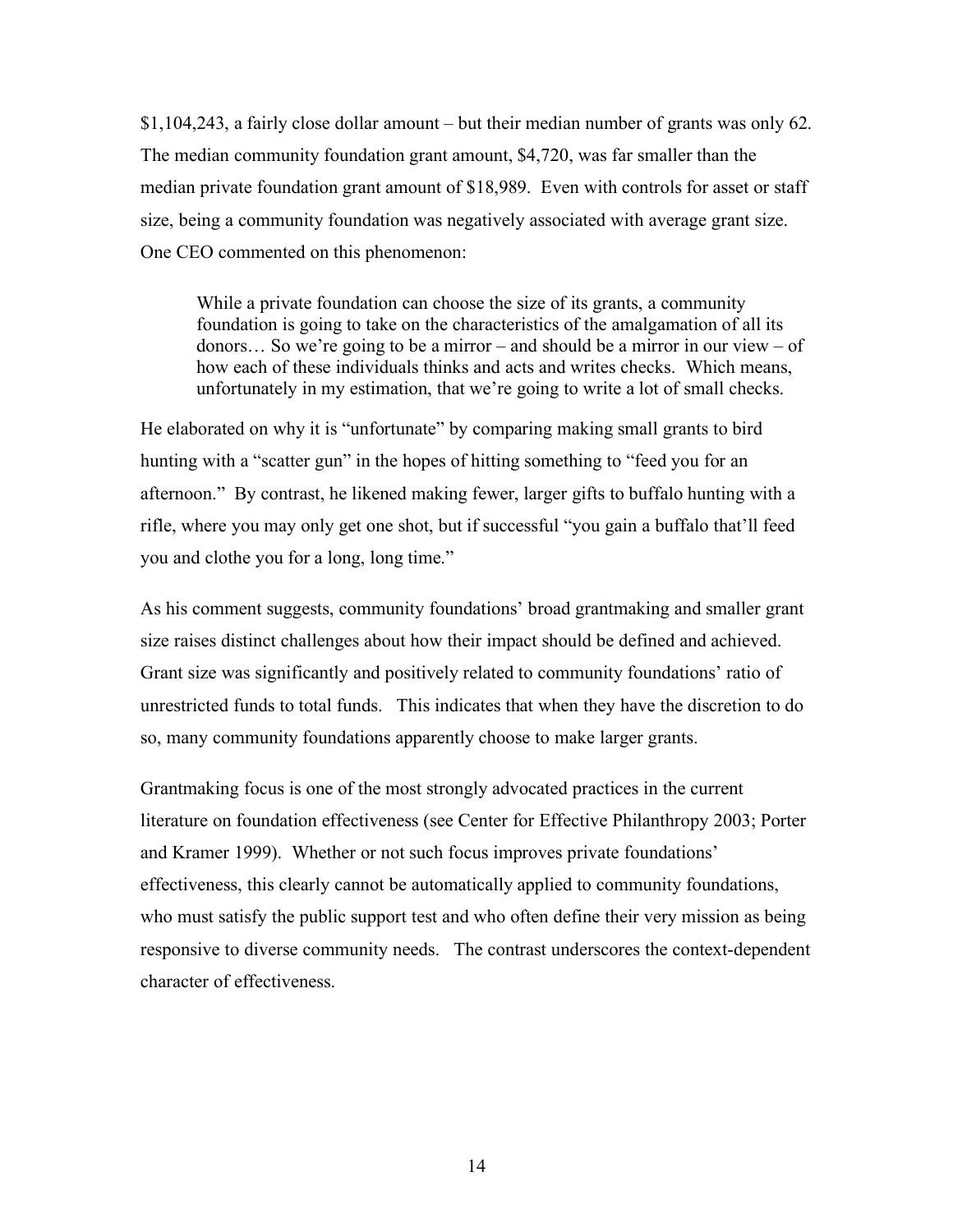#### **Variations Among Community Foundations**

To this point, we have focused on community foundations' distinctiveness from independent foundations. Community foundations are not a homogeneous group, however, and in this section we examine characteristics that are associated with differences in approaches to effectiveness among community foundations.

#### *Staff Size*

Staff size is a key variable associated with differences in attitudes and practices among community foundations. Community foundations use additional staff to do more things. Staff size was positively associated with engaging in more communications activities, more collaborative activities, soliciting grantee feedback, funding foundation initiatives, hosting grantee convenings, and offering grantees non-financial technical assistance with board development, strategy and planning, communications, and technology training. Larger staff size was also associated with grant requirements and monitoring, including requiring grantees to submit interim reports and collect information on grant outcomes. Attitudinally, larger staff size was associated with believing it is very important to engage in activities beyond grantmaking to increase impact, to become actively involved in grant implementation, and to influence public policy. Foundations with more staff were also more likely to characterize strengthening social change and/or strategies for change as one of their grantmaking goals.

Community foundations with more staff raised more money, and this held true even after controlling for asset size. Staff size was also associated with fund composition. As staff size increased, so did the ratio of donor advised funds to total funds, and the percentage of grant dollars made from donor advised funds. These findings support the idea that the need to fundraise is one of the factors leading community foundations to employ more staff than independent ones of comparable asset size.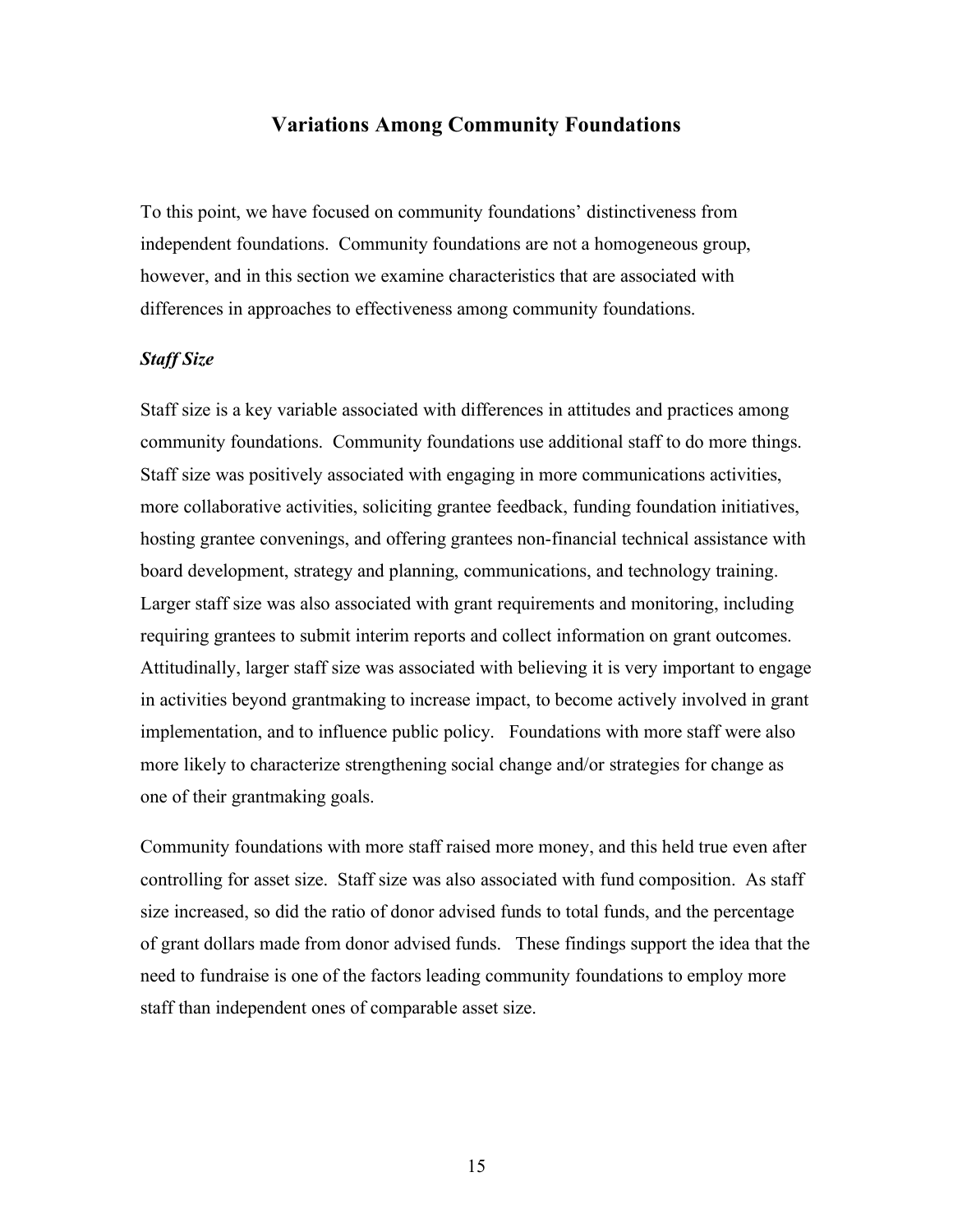#### *Urban-Rural Location*

Urban-rural differences were considerably less pronounced than those associated with staff size, and often turned out to be attributable to other factors. Community foundations in urban locations were generally larger than rural foundations, and some urban-rural differences actually reflected size differences. Nonetheless, even with controls for assets or staff size, several differences between urban and rural foundations remained. Community foundations in metropolitan areas were more likely than community foundations in rural areas to make grants for general support, host grantee convenings, conduct site visits (as part of their grant review and monitoring process), require a summary proposal prior to a full proposal, solicit anonymous feedback from grantees, and have a higher ratio of donor-advised to total funds. Foundations in metropolitan areas were also more likely to use the ethnic composition of applicants' board and staff as one criterion in grantmaking decisions, and that held true even with controls for board diversity, community demographics, and assets or staff size.

#### *Level of Donor-Advised and Unrestricted Funds*

Given the distinction often made between community foundations that are donor versus community oriented, it was of particular interest to examine whether levels of donor advised funds and unrestricted funds are associated with attitudinal and behavioral differences, including whether dependency on donor-advised funds negatively impacts responsiveness to grantees. The four measures examined were the dollar amount of: unrestricted funds/total funds, donor-advised funds/total funds, grants made from unrestricted funds/total grants, and grants made from donor advised funds/total grants.

These variables bore little relationship to attitudes concerning effectiveness, and what relationships did emerge mostly disappeared once controls were entered for staff or assets.<sup>15</sup> However, level of unrestricted funds was negatively associated with believing it very important to solicit outside advice and believing it very important to collaborate

<sup>&</sup>lt;sup>15</sup> For instance, relationships to belief in the importance of keeping staff size small, responding to social needs identified by grant applicants, publicizing the foundation and its work all were no longer significant once assets or staff size were taken into account.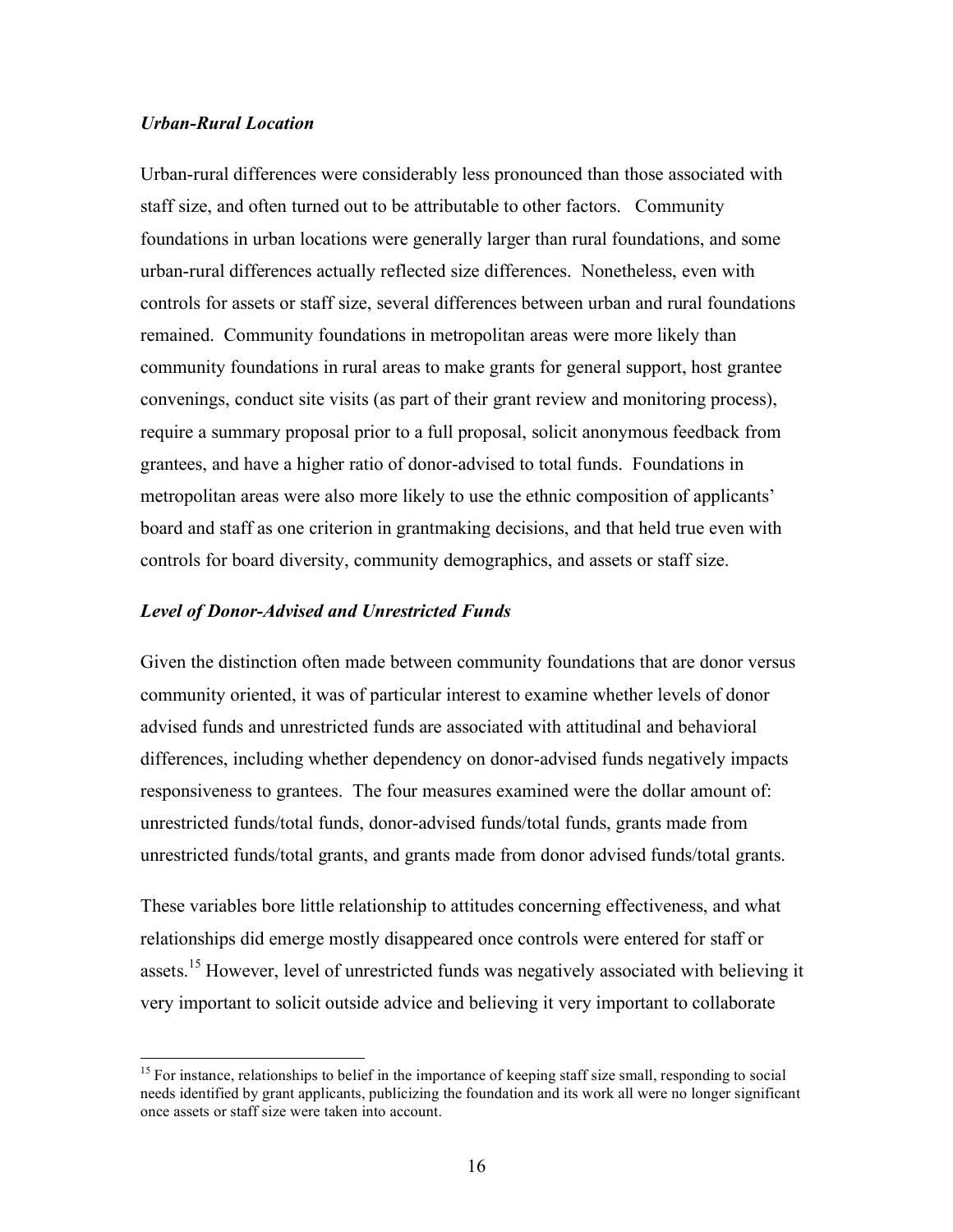with external groups and organizations. They had no bearing on the willingness to fund unsolicited applications or frequency with which such applications were funded. Interestingly, the percent of grant dollars awarded from donor advised funds and the ratio of donor advised funds to total funds were *positively* associated with making grants for general operating support, a type of support that nonprofits value but find difficult to obtain (and this held even with controls).

Higher levels of giving from donor advised funds (or higher ratios of donor-advised funds to total funds) did not lessen the likelihood of making grants for organizational development, of providing non-financial technical assistance, or of hosting grantee convenings. Nor were these variables significantly related to whether the foundation uses the presence of measurable outcomes as a criterion in its grantmaking decisions.<sup>16</sup> Particularly since data for these analyses are available only for a subset of the foundations, caution should be exercised in drawing conclusions about the impact of donor-advised funds on grantee responsiveness. <sup>17</sup> The results do nonetheless indicate that the impact of fund composition may be fairly complex and subtle, and is an issue that warrants further scrutiny on larger samples.

#### *Board Diversity*

The percent of racial and ethnic minorities on a foundation's board was highly correlated with other important attributes such as staff size. Relationships between the percent of minority board members and foundation attitudes and practices often disappeared with controls for other attributes. However, community foundations whose boards have more minority board members were also more likely to use the ethnic diversity of grant applicants' board and staff as one criterion in grantmaking decisions. The percent of minorities on the board was also significantly associated with considering the gender diversity of applicants' board and staff in grantmaking. The influence of board diversity on considering applicants' diversity persists even when foundation size and community demographics (percent nonwhite population) were taken into account. Community

<sup>&</sup>lt;sup>16</sup> Foundations with higher levels of unrestricted funds were less likely to have solicited anonymous grantee feedback, though once controls for staff or asset size are entered the significance level is just above .05. <sup>17</sup> Available cases for each of the four measures examined range from <sup>129</sup> to 136.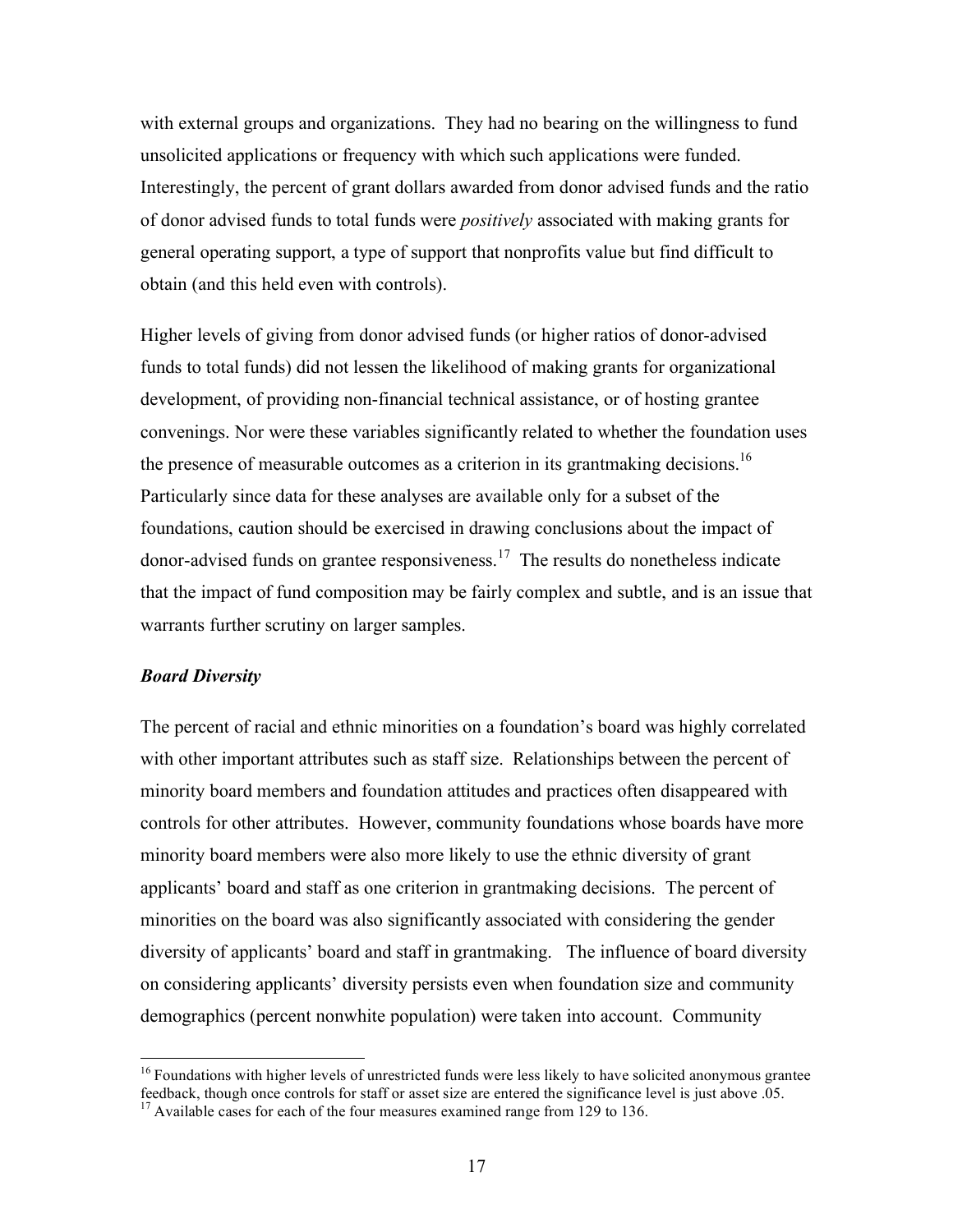foundations with more minority board members were also more likely to say that influencing public policy is very important to being effective, and this held with controls for staff or asset size.<sup>18</sup>

#### **Consistency Between Attitudes and Practices**

Significant numbers of community foundations do not act in ways that are consistent with their own stated beliefs about effectiveness. Attitudes and practices were more consistent in certain areas than others, indicating that community foundations find it easier to follow through on some of their beliefs than others. Often, though by no means always, attitudes and practices were more consistent among the largest community foundations (those with over \$50 million in assets). Overall, community foundations were more consistent than independent foundations, but there were notable exceptions.

#### *Collaboration*

Among community foundations that say collaboration is very important to effectiveness, significant percentages had not engaged in various collaborative activities:

- Thirty-nine percent had not participated in a co-funding arrangement during the previous two years.
- Thirty-four percent had not discussed issues in the foundation's interest areas with government officials.
- Twenty percent had not convened people from outside the foundation to inform foundation activities.
- Twenty percent had not exchanged information about prospective grantees with other funders.

<sup>&</sup>lt;sup>18</sup>Considered alone, the percent of minority board members was positively associated with making grants to support advocacy, but the relationship was no longer significant at the .05 level once staff size was taken into account  $(p<.08)$ .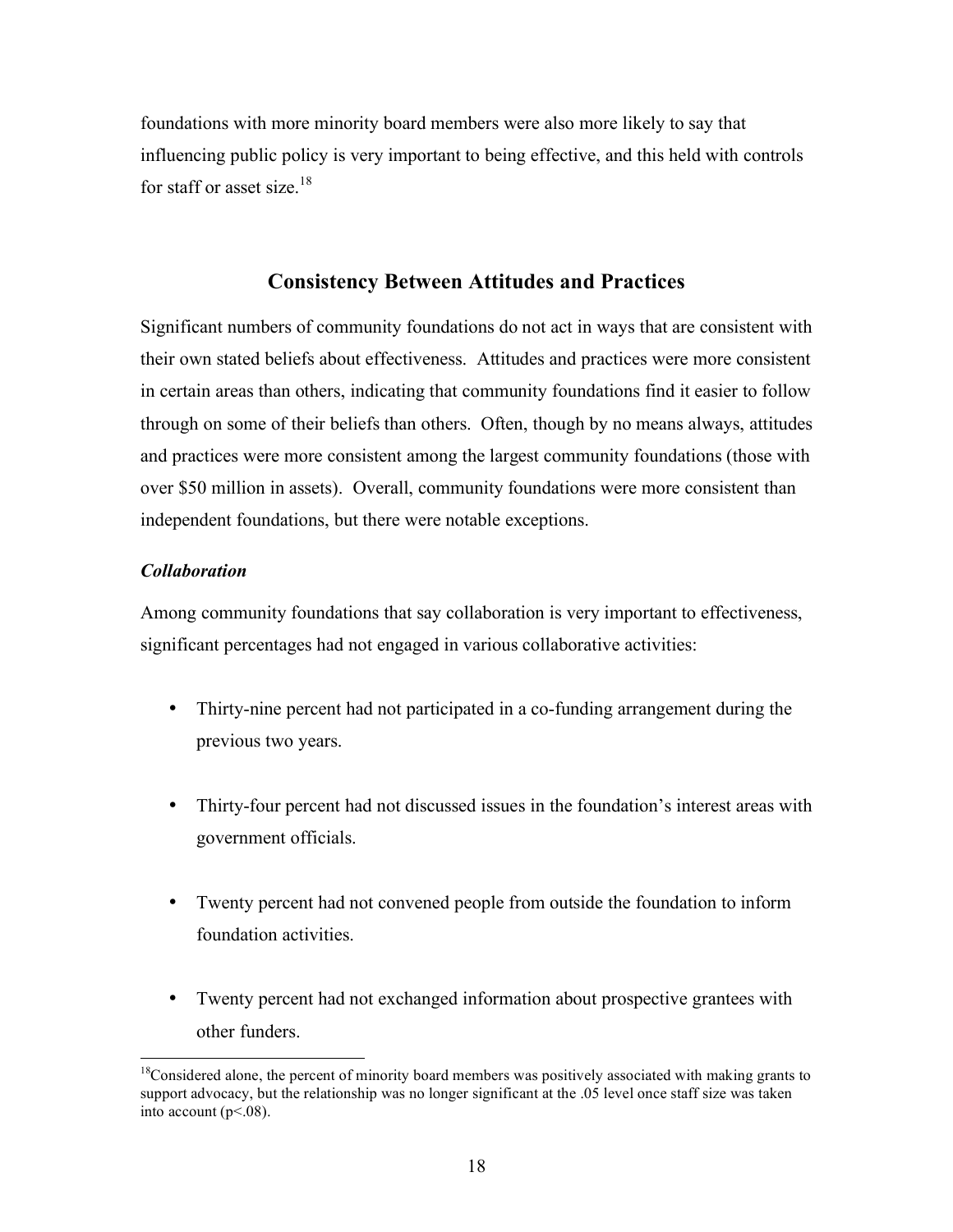On the other hand, only 11 percent of community foundations who believe collaboration is very important did not belong to a local or regional grantmakers' association (25 percent did belong to a national one).

Consistency in attitudes and practices concerning collaboration is positively associated with foundation size. For instance, only six percent of community foundations with over \$50 million in assets who say it is very important to collaborate did not convene outsiders to inform their activities. The figure jumps to 25 percent among medium-sized community foundations (\$10-50 million in assets) and to 29 percent among the smallest foundations (\$10 million or less). Likewise, only nine percent of the largest community foundations had not participated in a formal co-funding arrangement, but the percentage rises to 39 among medium-sized foundations, and to 66 among the smallest community foundations. Fewer than 12 percent of the largest community foundations who believe collaboration is very important had not discussed issues of interest with government officials and exchanged information about prospective grantees with other foundations. Size did not influence membership in local grantmakers' associations, but was positively associated with membership in national associations.

Once assets and staff size are taken into account, community foundations that say collaboration is very important are significantly more likely to convene outsiders to inform their activities than independent foundations that also say collaboration is very important. However, they are less likely to exchange information about prospective grantees, and no more or less likely to discuss issues with government officials or belong to grantmakers' associations, or participate in co-funding arrangements.

#### *Solicit Outside Advice*

Among those community foundations that say it is very important to solicit advice from those outside the foundation:

• Twenty percent had not convened people from outside the foundation to inform foundation activities during the previous two years. However the figure was only two percent among the largest community foundations.

19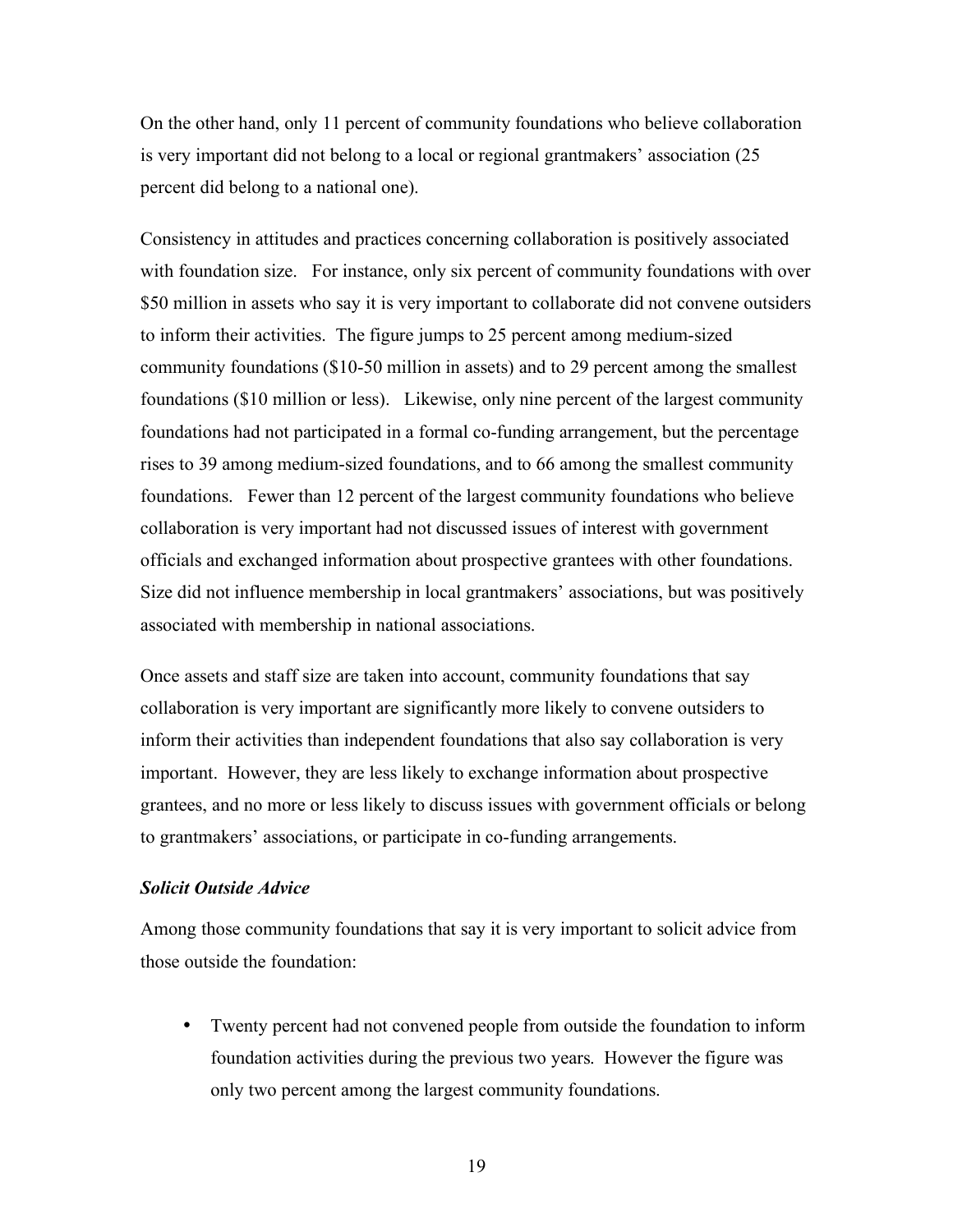• Fifty-five percent had not solicited anonymous or non-anonymous feedback from grantees through surveys, interviews, or focus groups. This was true even among 35 percent of the largest community foundations, and the figure climbs to fully 79 percent among the smallest foundations.

The high percentage that had not solicited grantee feedback is particularly noteworthy because virtually all community foundations say they have good or excellent relations with their grantees. Yet of those who say their grantee relations are good or excellent, fully 58 percent had not actually solicited grantee feedback during the prior two years, raising questions about the basis for that judgment. This figure was highest among the smallest community foundations (74 percent), dropping to 60 percent among mediumsized and 40 percent among the largest community foundations. Community foundations' attitudes and practices were generally more consistent than those of independent foundations concerning solicitation of outside advice. For instance, 37 percent of independent foundations that say it is very important to solicit outside advice had not convened people from outside the foundation to solicit input during the previous two years. Even after controlling for assets or staff size, community foundations that believe it is very important to solicit outside advice were more likely to solicit anonymous grantee feedback and to convene outsiders to inform foundation activities. Community foundations were no more or less likely to solicit non-anonymous grantee feedback.

#### *Having a Strong Organizational Infrastructure*

Among community foundations that say having a strong infrastructure is very important to being effective:

• Thirty-four percent rarely or never provided opportunities for staff management training. The figure drops to 22 percent among the largest foundations.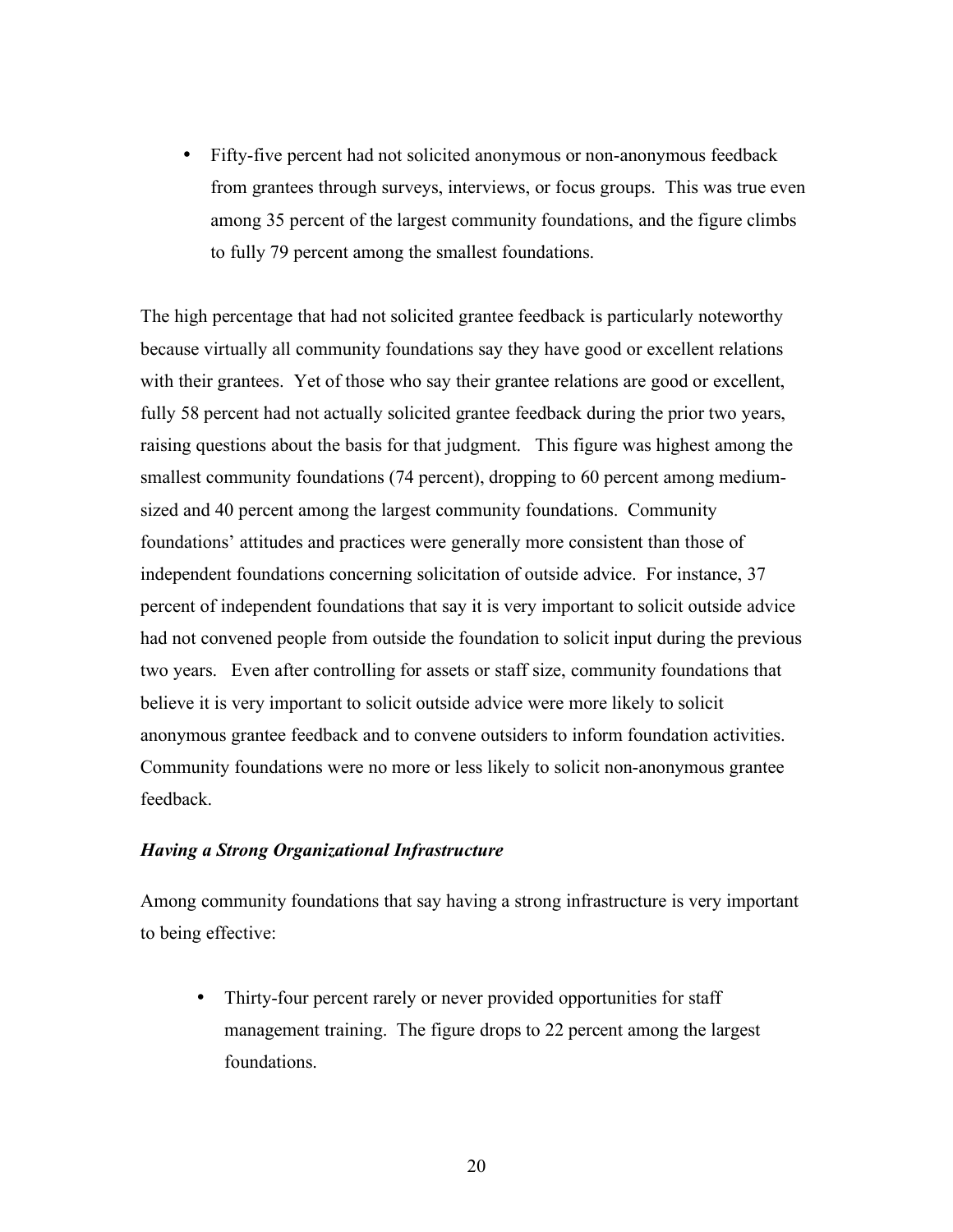- Twenty-two percent rarely or never provided opportunities for staff training in grantmaking. There was no statistically significant difference among foundations of different size.
- Seventeen percent rarely or never provided staff training opportunities in computers or technology. This did differ by size – only seven percent of the largest foundations that believe a strong infrastructure is very important had not provided such opportunities.
- Seventeen percent did not do formal reviews of staff. As one would expect this varies substantially by size, and almost all of the very large foundations that believe a strong infrastructure is very important conducted staff reviews.
- Thirty-one percent rarely or never made foundation grants to support organizational and management development among their grantees. The figure was considerably lower (11 percent) among the very largest community foundations, but rises to 50 percent among the smallest.

Community foundations' practices were notably more aligned with attitudes concerning infrastructure than were those of independent foundations. Among those who say a strong infrastructure is very important, community foundations were more likely than independent foundations to provide formal opportunities for staff training in management, grantmaking and computers.<sup>19</sup> They were also more likely to conduct reviews of staff performance and to fund organizational and management development among their grantees. Foundation type remained significant even with controls for staff or asset size.

<sup>&</sup>lt;sup>19</sup> Among independent foundations that say it is very important to have a strong infrastructure, 51 percent did not provide opportunities for training in management, 34 percent did not provide opportunities for staff training in grantmaking, and 37 percent did not provide it in computers or technology.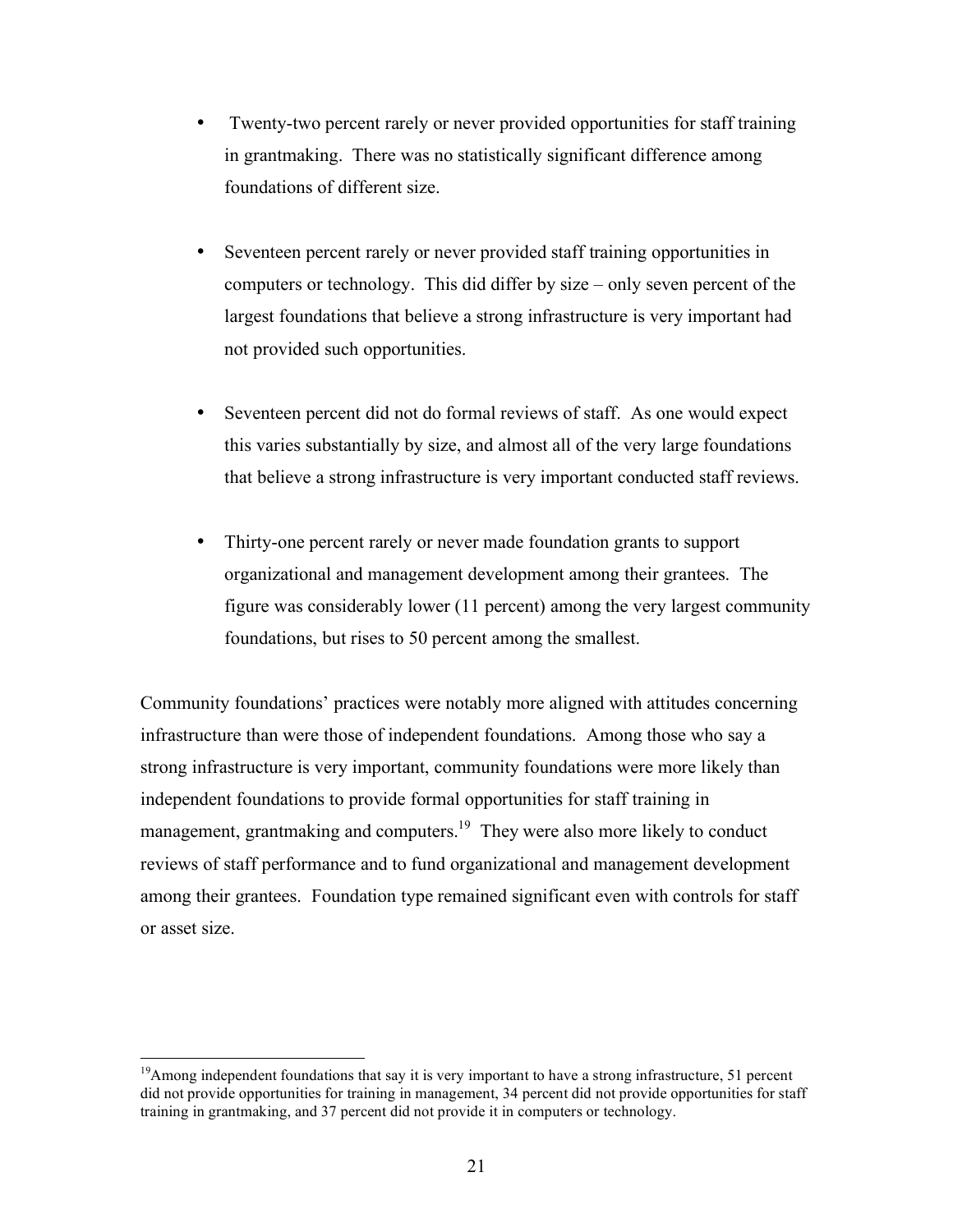#### *Responding to Social Needs Identified by Grant Applicants*

Among community foundations that said it is very important to respond to social needs identified by grant applicants, fully 61 percent had not solicited either anonymous or nonanonymous grantee feedback during the previous two years through surveys, focus groups, or interviews. This was true of significant numbers of community foundations of all sizes, including 44 percent of those with over \$50 million in assets.<sup>20</sup> While the percentage is considerably higher for independent foundations (75 percent), once staff size was taken into account there was no statistically significant difference between community and independent foundations either in solicitation of anonymous or nonanonymous grantee feedback.

Fifty-three percent of those who do not solicit grantee feedback said they give serious consideration to unsolicited grant applications, and 40 percent said they often made grants for them. Considering such applications may be seen as another route through which they respond to needs identified by grantees. Still, significant percentages did not do either of these things. Forty-one percent of those that said it is very important to respond to social needs identified by grant applicants did not obtain grantee feedback and rarely or never funded unsolicited applications. Twenty-five percent did not obtain grantee feedback and did not give serious consideration to unsolicited proposals.

#### *Strengthening the Foundation's Local Community or Region*

Among community foundations that say that strengthening the foundation's local community or region is a very important grantmaking goal, fully 58 percent had not conducted a needs assessment of their community during the previous two years. There was no significant difference among community foundations of different size. Still, community foundations were more likely to have conducted a needs assessment than were independent foundations that say strengthening their local community is very important, and that holds true with controls for assets or staff size.

 $20$  The figure rises to 63 percent among mid-sized, and 72 percent among the largest community foundations.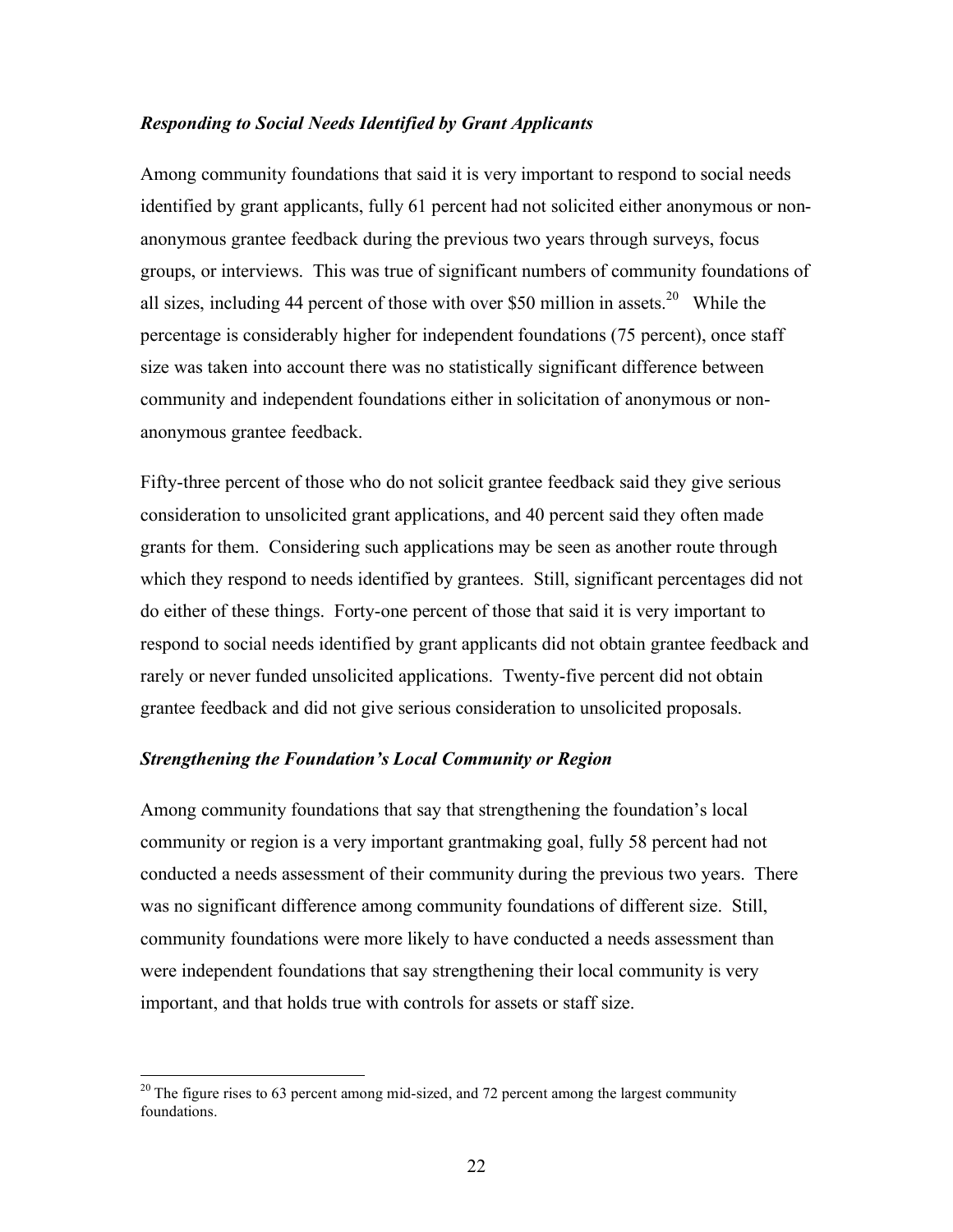#### *Communications*

Communications was the area in which attitudes and practices of community foundations were most consistently aligned. Attitudes and practices were far more consistent for community foundations than for independent foundations in the area of communications. Among foundations that said publicizing the foundation and its work is very important to effectiveness:

- Only six percent of community foundations, (but 40 percent of independent foundations) had not published an annual report during the past 2 years
- Only four percent of community foundations, (but 43 percent of independent foundations) had not actively solicited press coverage
- Only 12 percent of community foundations, (but 24 percent of independent foundations) did not have a website.

Even among those saying that publicizing the foundation and its work is very important, a significant percentage of community foundations (23 percent) had not posted application procedures on their website and 21 percent did not publish newsletters. The percentages were considerably higher for independent foundations – 37 percent had not posted application procedures on their website and 75 percent had not published a newsletter.

Even after controlling for staff or assets, community foundations' attitudes and practices were more likely to be aligned in the area of communications than those of independent foundations, with the two exceptions of hiring a public relations consultant and publishing reports about foundation-sponsored work. Even among the largest community foundations that say publicizing their work is very important, 49 percent had not hired a public relations consultant, and over half of community foundations of any size had not published reports about work that they sponsored.

23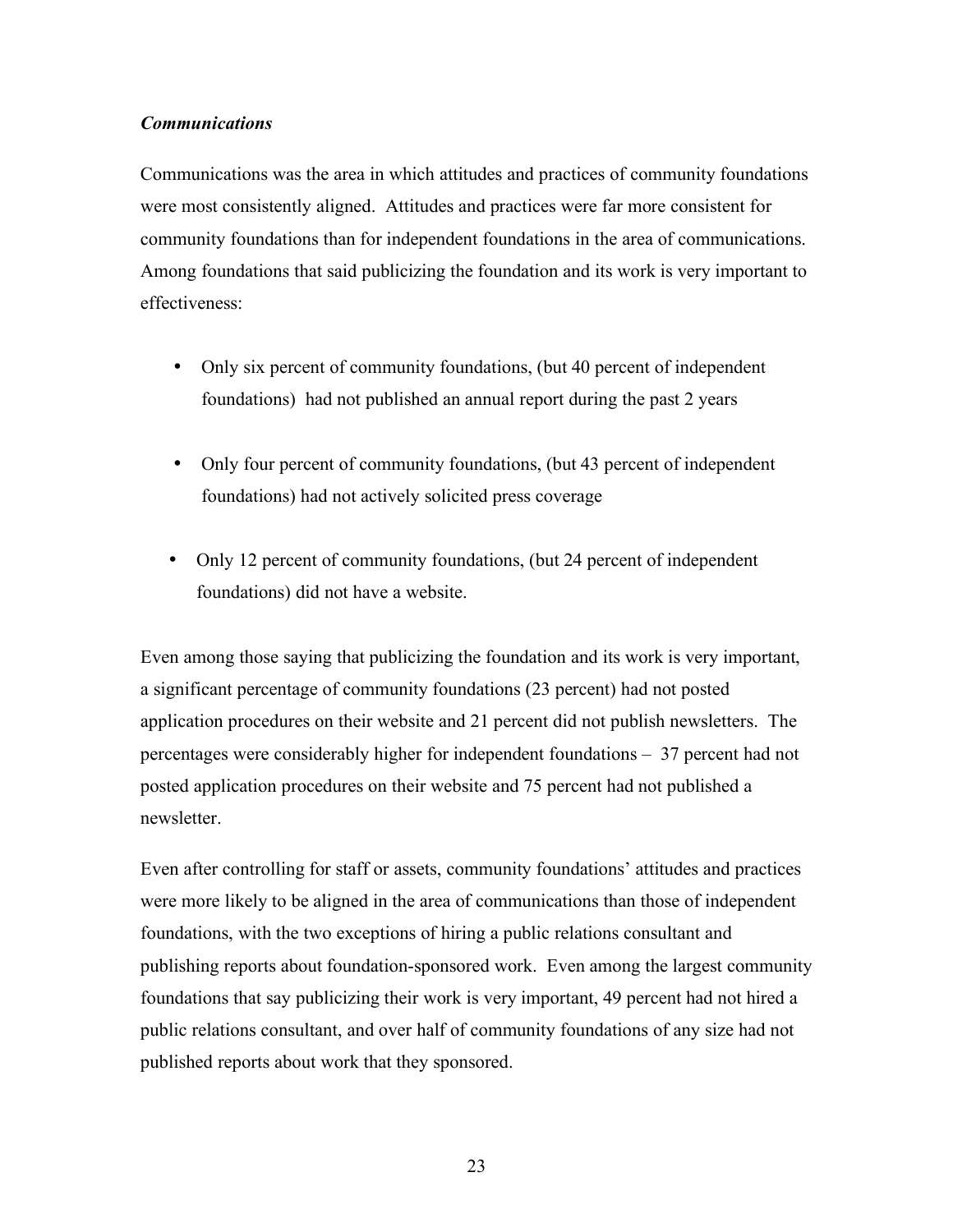#### *Evaluation*

Conducting formal evaluations was one of the few areas where attitudes and practices were less aligned among community foundations than independent ones. This was also one of the practices that a higher percent of independent foundations (45 percent) than community foundations (40 percent) were likely to characterize as very important, although the gap was not large. Among community foundations that said conducting formal evaluations of funded work is very important to effectiveness, 44 percent did not actually conduct formal evaluations (though 13 percent did say they planned to start doing so in the next year). By contrast, only 30 percent of independent foundations that said evaluation is very important did not conduct evaluations. There was considerable variation among community foundations of different size, with percentages ranging from 67 percent among the smallest to 47 percent of medium foundations, and down to 18 percent among the very largest community foundations. Even with controls for assets or staff size, however, independent foundations that say formal evaluation is very important were still more likely than community foundations to actually conduct evaluations.

#### *Grantmaking Focus or Breadth*

As we have seen, community foundations are far less likely than independent foundations to say it is very important to establish focused and limited grantmaking areas. Furthermore, those community foundations that do believe this are less likely than independent foundations to follow through in practice. Among community foundations that said it is very important to establish focused and limited grantmaking areas, 63 percent provided major funding in four or more fields of activity. There was no significant difference by size. Even with controls for staff size or assets, community foundations that say focused grantmaking is very important were more likely than independent foundations to fund in over four areas of activity.

Community foundations clearly find it easier to be consistent when they say it is very important to have a broad grants program. Still, 38 percent of these foundations said they only provide significant funding in three or fewer fields of activity. There was no statistically significant difference by size.

24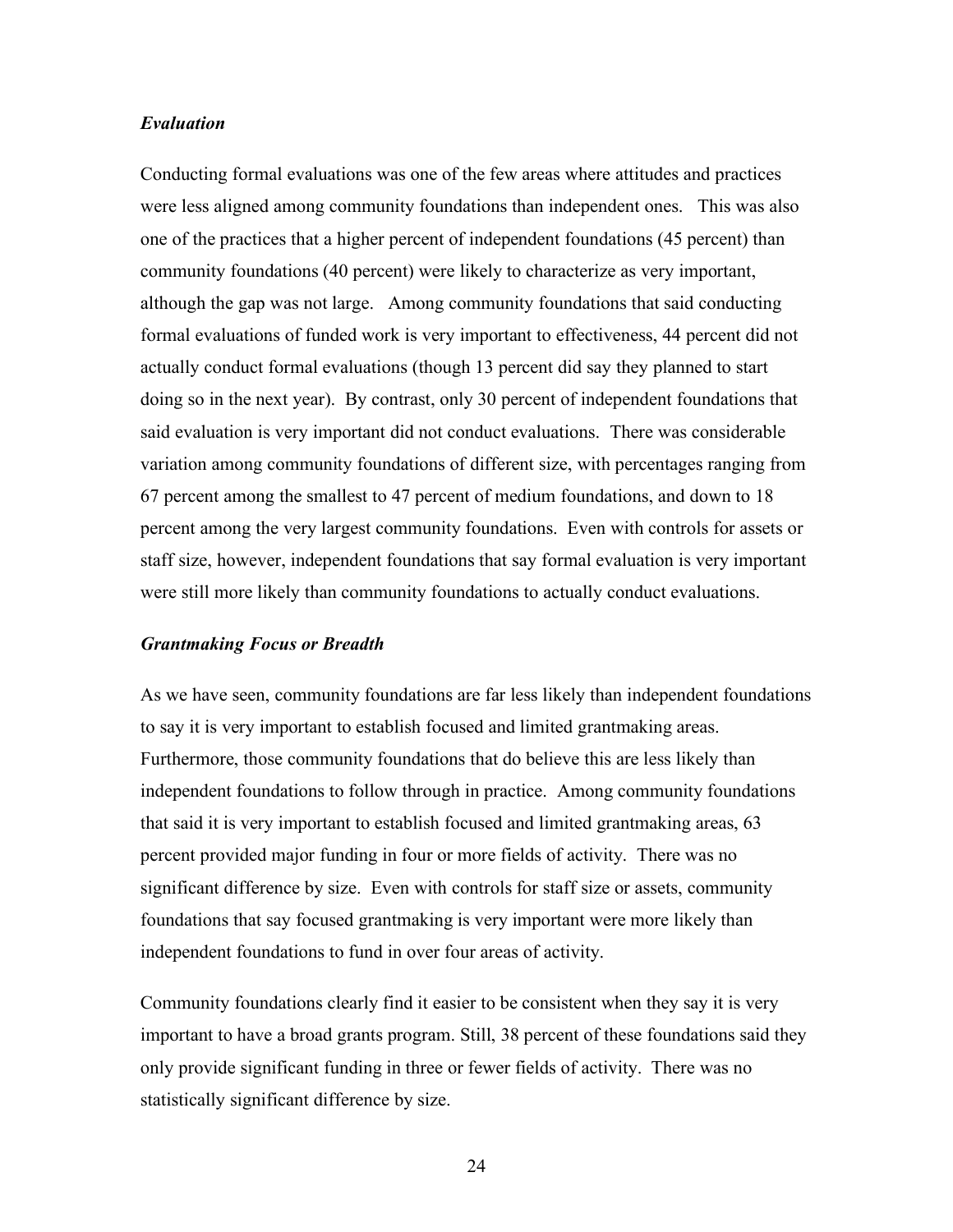#### **Community Foundations' Self-Assessment of Effectiveness**

Community foundations overwhelmingly assessed their effectiveness as good or excellent in the areas of asset management, grant quality, staffing, and grantee relations. Fewer than 10 percent of community foundations rated their performance as only fair or poor in these areas. Community foundations were considerably less confident when it came to their performance in fundraising, communications, and leveraging resources to achieve the greatest impact. Thirty-one percent rated themselves as only fair or poor in fundraising, 27 percent rated themselves fair or poor in communications and public relations, and 31 percent rated themselves fair or poor in leveraging resources for maximum impact (figure 4).



The comparatively high percent rating themselves as only fair or poor in communications is particularly noteworthy since almost all community foundations did actively engage in communications activities. Self-assessment of performance in this area, moreover, was unaffected by foundation asset size, staff size, or age. Thus, many community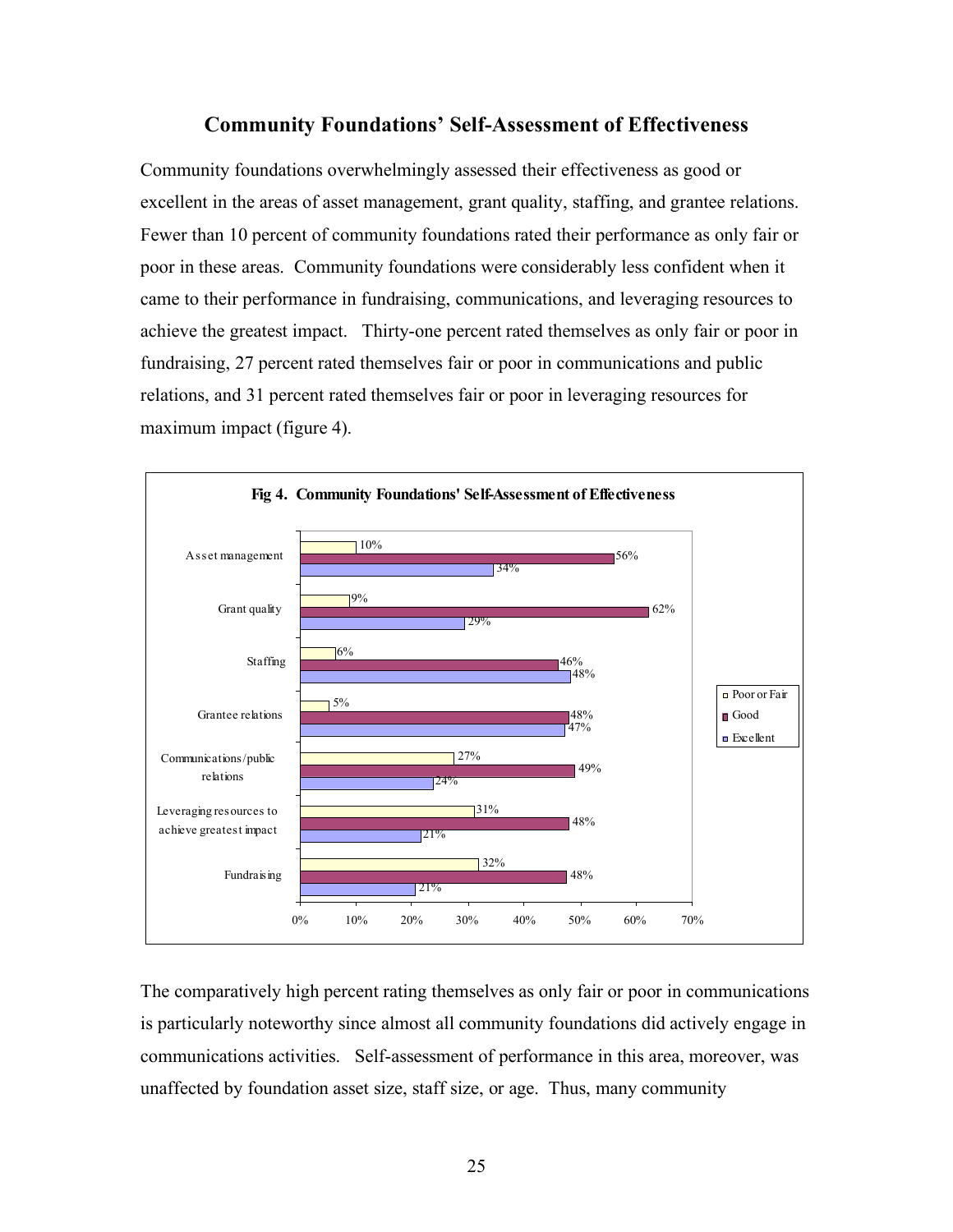foundations apparently feel that the type, quality, or outcomes of their activities require improvement. The issue of communications and fundraising success are related for community foundation leaders, who spoke about the need for successful communications in order to engage additional donors.

Interviews confirm that many community foundations find it difficult to communicate their mission and reach desired audiences. Community foundation leaders often described their institutions as the "best-kept secret" in their community. For instance, one trustee who called his community foundation a "well-kept secret" helped obtain television advertising time in the hopes of heightening his institution's visibility. Many interviewees felt that community foundations in general are not well understood by the public. As one put it, "I don't think people – and I probably didn't either – have a clear understanding about what community foundations do." The CEO of another foundation said "I don't think we've done a good job of showing the value added (by community foundations)." He and others commented on the need to do this in order to compete successfully against the "tremendous competitive threats" posed by commercial charitable funds. One said "we have to do a better job of communicating to people when they should be working with us, and [that] if they want…to be effective in making something happen in [this community] then [a commercial firm] is not going to do any of that." When interviewees were asked about changes they had made, or need to make, to improve their effectiveness, answers often involved communications and public relations practices to heighten their visibility.<sup>21</sup> For instance, a smaller foundation said that one of the major changes it had made was to expand their contacts with, and develop informational materials for, local financial advisors and others in proximity to potential donors.

Further research is needed to better understand why community foundations' communications efforts are less effective than they hope. One possibility that must be considered is that many community foundations have not fully clarified and articulated the message they wish to communicate. For instance, one CEO conceded that her

 $21$  Similarly, community foundation board members studied by Millesen and Hedge (2005) "expressed low levels of satisfaction in the area of public relations."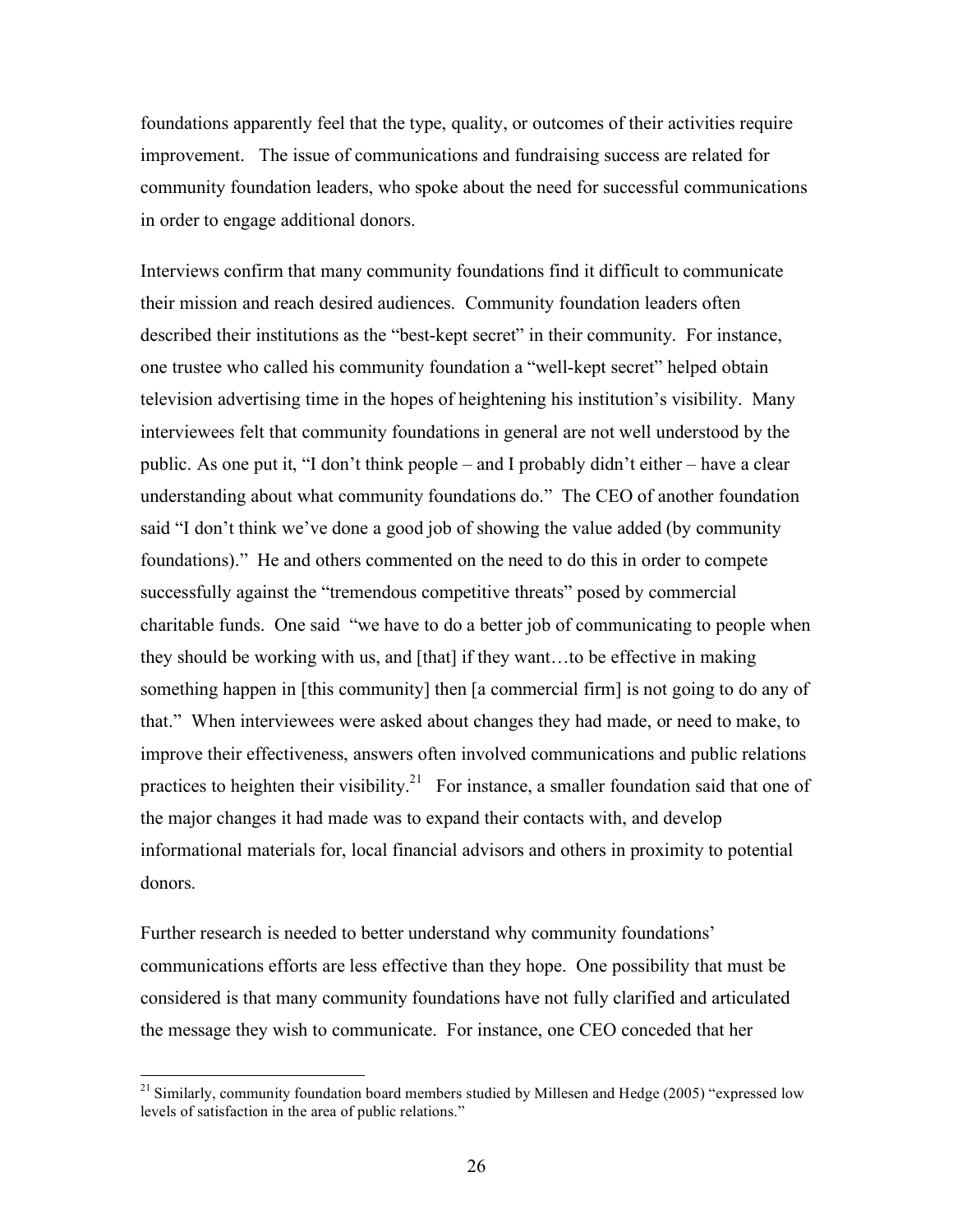foundation has had a difficult time strengthening its visibility in part because they have not yet defined what they want to communicate about their mission. The fact that so many community foundation CEOs and trustees define effectiveness in highly general and ambiguous terms suggests that this problem may be considerably more widespread (Ostrower 2004c). Many private foundation leaders also define effectiveness in general and vague terms, but community foundations' need to enlist widespread community support adds further urgency to their need to establish and convey their objectives and mission in a clear and compelling fashion.

#### **Conclusion and Implications for Practice**

This analysis underscores the relative and context-dependent nature of effectiveness. If there is one overarching conclusion to extract from this research, it is that community foundations need to develop and articulate a more specific and realistic conception of effectiveness and how to achieve it – one that is consistent with their mission. Community foundations say that they are hampered by the public's poor understanding of them and say they need to increase their public relations and communications activities. Yet, as we have seen, community foundations do already engage in many communications activities. Study findings point to a more fundamental challenge stemming from community foundations' conception of effectiveness, which underlies the public relations concerns.

Community foundations have embraced a definition of effectiveness that leads them to try to be all things to all people. They believe that they need to be active on so many fronts that it is difficult to see how they can be effective according to their own standards, especially in the case of small and medium foundations. For foundations that are content to function solely as a vehicle for the myriad individual interests of numerous donors, this is less of a problem. Yet few community foundations were satisfied with this selfconception. They want to see themselves as leaders in addressing community needs and feel that they must do more in order to distinguish themselves from competing charitable vehicles.

27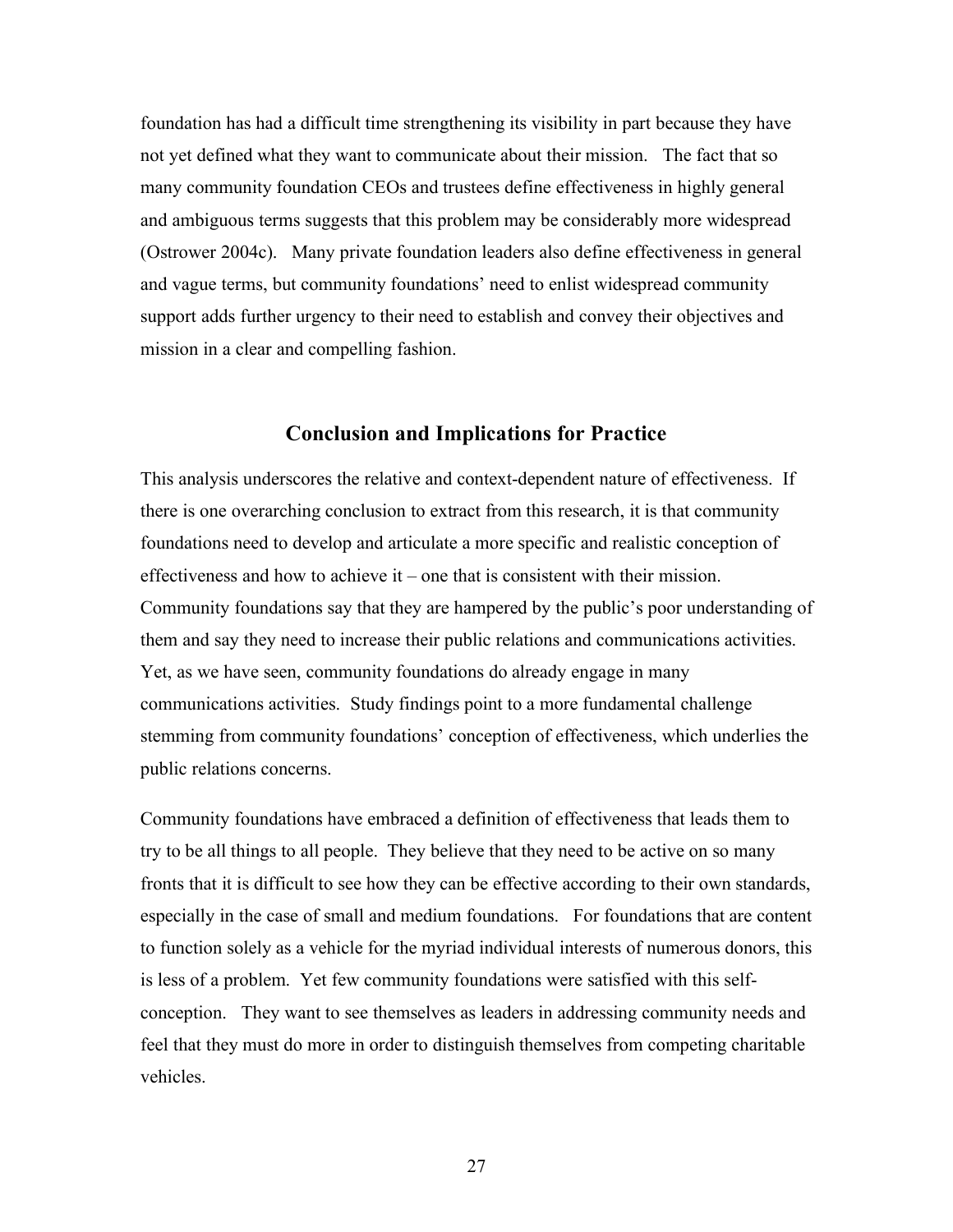Rather than trying to be all things to all people and thinking about serving the entire community in the abstract, community foundations could enhance their effectiveness by focusing more specifically and proactively on how to bring together different parts of the community in relation to their particular community's needs. Our survey did not ask about the extent to which community foundations do this, but some material from the survey and interviews suggests that it is a fairly underdeveloped activity. Many community foundations say that being effective means "meeting community needs" and "meeting donor needs," but they do not take the additional step (that some of their peers are already taking) of positioning themselves as a catalyst that actively serves to coordinate these in order to identify and address community needs. While many community foundations said they are in the early stages of trying to exercise community leadership, those who did often felt that it offered them opportunities to greatly enhance their effectiveness. One of the most important areas for future research is to document examples of where and how community foundations have been successful in balancing and coordinating their fundraising and grantmaker roles in relation to the specific needs and characteristics of their communities. It is in this niche that community foundation effectiveness lies, and that offers community foundations a distinctive opportunity to achieve their purpose of strengthening their communities.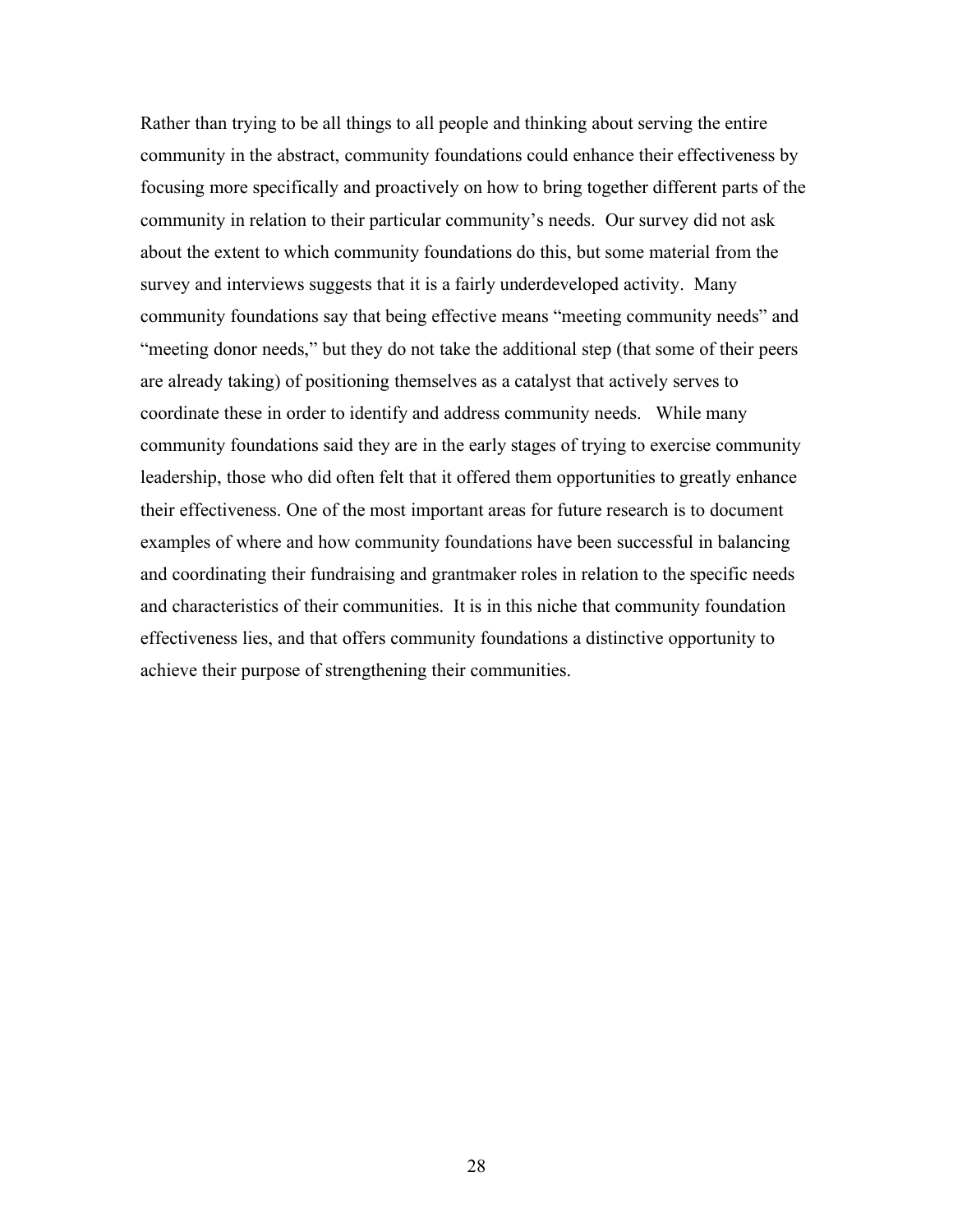#### **References**

- Bernholz, Lucy, Katherine Fulton and Gabriel Kasper. 2005. *On the Brink of New Promise.* Blueprint Research & Design, Inc and Monitor Company Group, LLP. Institute. www.communityphilanthropy.org
- Center for Effective Philanthropy. 2002. *Toward a Common Language*. www.effectivephilanthropy.com/publications/publications\_downloadorder.asp.

Community Foundations of America. 2002. *Accountability: Assessing Performance to Enhance Community Impact.* http://www.cfamerica.org/images/Community\_Foundation\_Guide1.pdf

Foundation Strategy Group. 2005. "The Future of Community Foundations: The Next Decade." Boston: The Foundation Strategy Group. http://www.knightfdn.org/donorfunds/files/FSG\_future\_of\_community\_foundatio ns.pdf

Grønbjerg. Kirsten. "Foundation Legitimacy at the Community Level: The Case of Community Foundations in the U.S." Mn. 2004

Katz, Stanley N. 1999. "Where did the Serious Study of Philanthropy Come From, Anyway?" *Nonprofit and Voluntary Sector Quarterly* 28:74-82.

Leonard, Jennifer. 1989 "Creating Community Capital: Birth and Growth of Community Foundations" Pp.89-104 in Richard Magat, editor, *An Agile Servant: Community Leadership by Community Foundations.* Washington, DC: Council on Foundations.

Millesen, Judith. 2006. "Inside the Community Foundation Boardroom." Washington, DC: BoardSource http://www.boardsource.org/UserFiles/File/Research/Aspen.pdf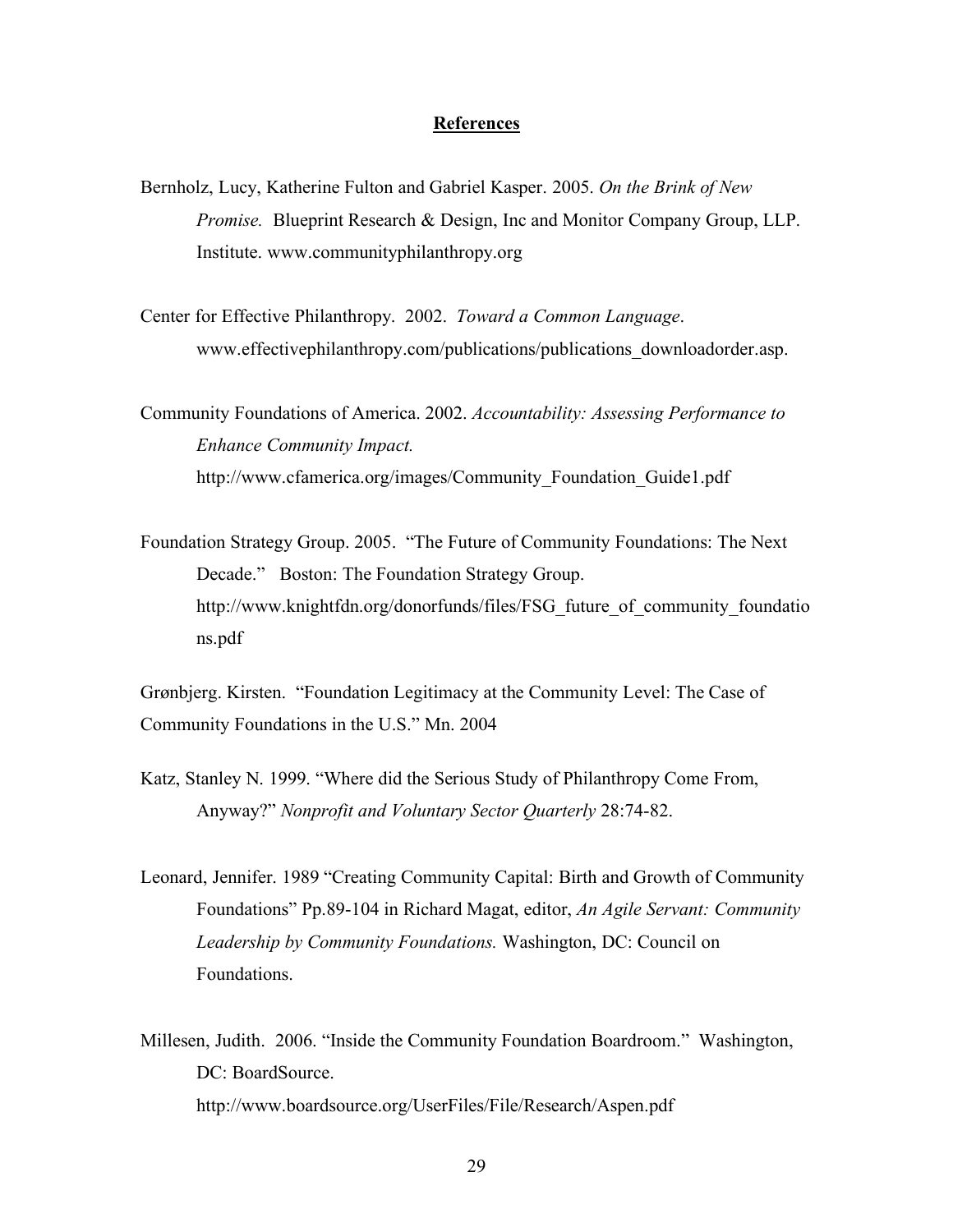- Millesen, Judith and Kathy Hedge*.* 2005*.* "Achieving Balance and Maintaining Accountability." *Foundation News & Commentary.* Volume 46, November/December*.* http://www.foundationnews.org/CME/article.cfm?ID=3492.
- Orosz, Joel J., Cynthia C. Phillips, and Lisa Wyatt Knowlton. 2003. *Agile Philanthropy: Understanding Foundation Effectiveness*. Grand Rapids, MI: Grand Valley State University. Philanthropic and Nonprofit Knowledge Management Series Monograph Number One.
- Ostrower, Francie. (2004a). *Attitudes and Practices Concerning Effective Philanthropy: Survey Report.* Washington, DC: The Urban Institute. http://www.urban.org/url.cfm?ID=411067
- Ostrower, Francie. (2004b). *Attitudes and Practices Concerning Effective Philanthropy: Executive Summary.* Washington, DC: The Urban Institute. www.urban.org/url.cfm?ID=310986.
- Ostrower, Francie. (2004c). *Foundation Effectiveness: Definitions and Challenges.* Washington, DC: The Urban Institute. www.urban.org/url.cfm?ID=411118.
- Porter, Michael E. and Mark R. Kramer. 1999. "Philanthropy's New Agenda: Creating Value." *Harvard Business Review*. November/December. Pages 121-130.
- Smith, James Allen. 1999. "The Evolving American Foundation." Pages 34-51 in Charles T. Clotfelter and Thomas Ehrlich, editors, *Philanthropy and the Nonprofit Sector in a Changing America.* Bloomington, IN: Indiana University Press.